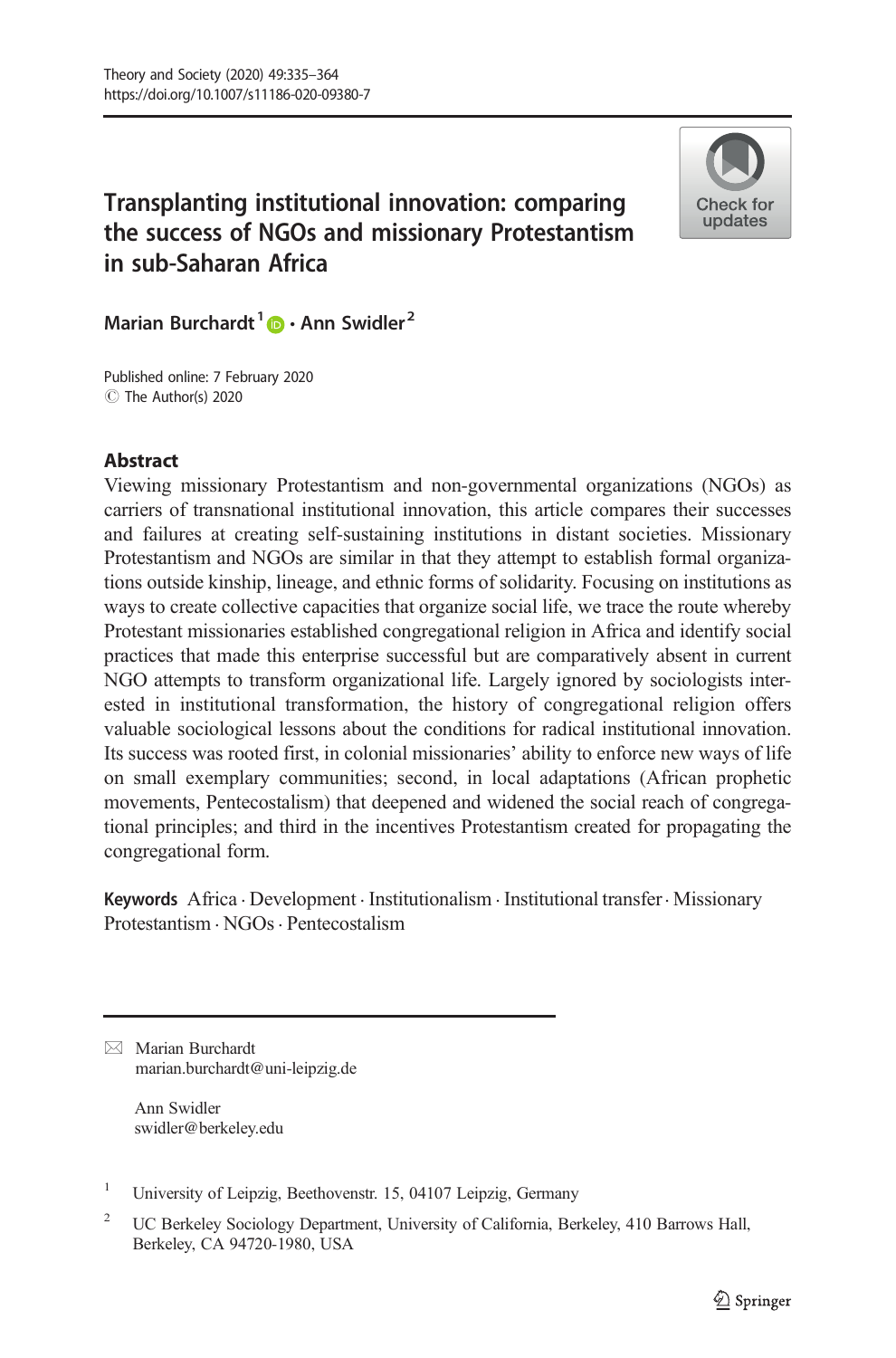Over the last three decades, in many parts of the world but particularly in Africa, scholars have been impressed by the rise of two institutional forms: Pentecostal churches and non-governmental organizations (NGOs). Spreading across the continent at a rapid pace through church-planting and conversion, Pentecostalism has attracted ever larger numbers of followers because of its twin promise of modernity and spiritual protection (Marshall [2009](#page-27-0); B. Meyer [1999](#page-28-0)), and organizational dynamics of independency (Englund [2003](#page-26-0)). Simultaneously, NGOs are mushrooming in Africa, aiming to transform societies to bring 'development'. This spread of donor-sponsored NGOs, however, contrasts starkly with widespread reports of their failures.

The success of Protestant congregationalism originated in the missionary intrusions from North America and Western Europe into societies of the Global South, making it one of the most striking examples of "successful" institutional transfer in the history of globalization. Contemporary students of international NGOs, largely critical of the failure of NGOs to create self-sustaining institutional change on the ground, have neglected the sociological lessons to be learned from comparing the NGO and missionary enterprises.

Despite the renewed focus on institutions in sociology, very little work examines how new institutions take root in new soil. This article compares a strikingly successful case of institutional transfer—missionaries propagating congregational Protestantism such that it became a self-replicating institutional form—in contrast to the much less successful efforts of contemporary NGOs to create sustainable local groups—participatory, democratic structures that will survive after the donors who initially fund them depart. Seriously examining the contrasting fates of these two efforts to create institutional forms for the realization of transcendent visions of transformation ("salvation" vs. "development"), we argue, offers broader lessons about the conditions for institutional innovation. We argue that missionary Protestantism's key institutional innovation was the introduction of congregational religion. We focus on institutions as sets of expectations, rules and symbols which create the collective capacities that allow people to maintain collective life, including forms of political authority from the chiefdom to the nation state, institutionalized forms of voluntary cooperation and organizational forms like the family (Scott [2008\)](#page-28-0). We thus emphasize the actual ability of such institutions to organize social life on the ground, rather than the enactment of formal rules and structures "as myth and ceremony" (J. Meyer and Rowan [1977\)](#page-28-0). This ability to reorganize aspirations, identities, and communities is what NGOs and other agents of institutional change aspire to, and this is where missionary Protestantism successfully made radical institutional innovations whose consequences still resonate today (Woodberry [2012](#page-29-0)). By comparing missionary Protestantism and NGOs we hope to specify more precisely what deep institutional transfer requires and to illuminate the complexly recursive processes by which institutional transfer ultimately "succeeds."

In a classic paper, Hall and Taylor [\(1996\)](#page-27-0) identify three varieties of "new institutionalism": Rational Choice, Historical, and Sociological (referring to the Meyer school's focus on rules and recipes that both define and legitimate institutional struc-tures such as the state [J. Meyer [1987](#page-28-0)] or the corporation [Palmer et al. [1993\]](#page-28-0)). According to Hall and Taylor, rational choice institutionalists assume that institutions emerge from voluntary, self-interested agreements and are maintained by the functions the institutions serve. Historical institutionalists (see, e.g., Thelen [2004;](#page-29-0) Mahoney and Thelen [2010](#page-27-0)) account for institutional innovation by showing how innovators draw on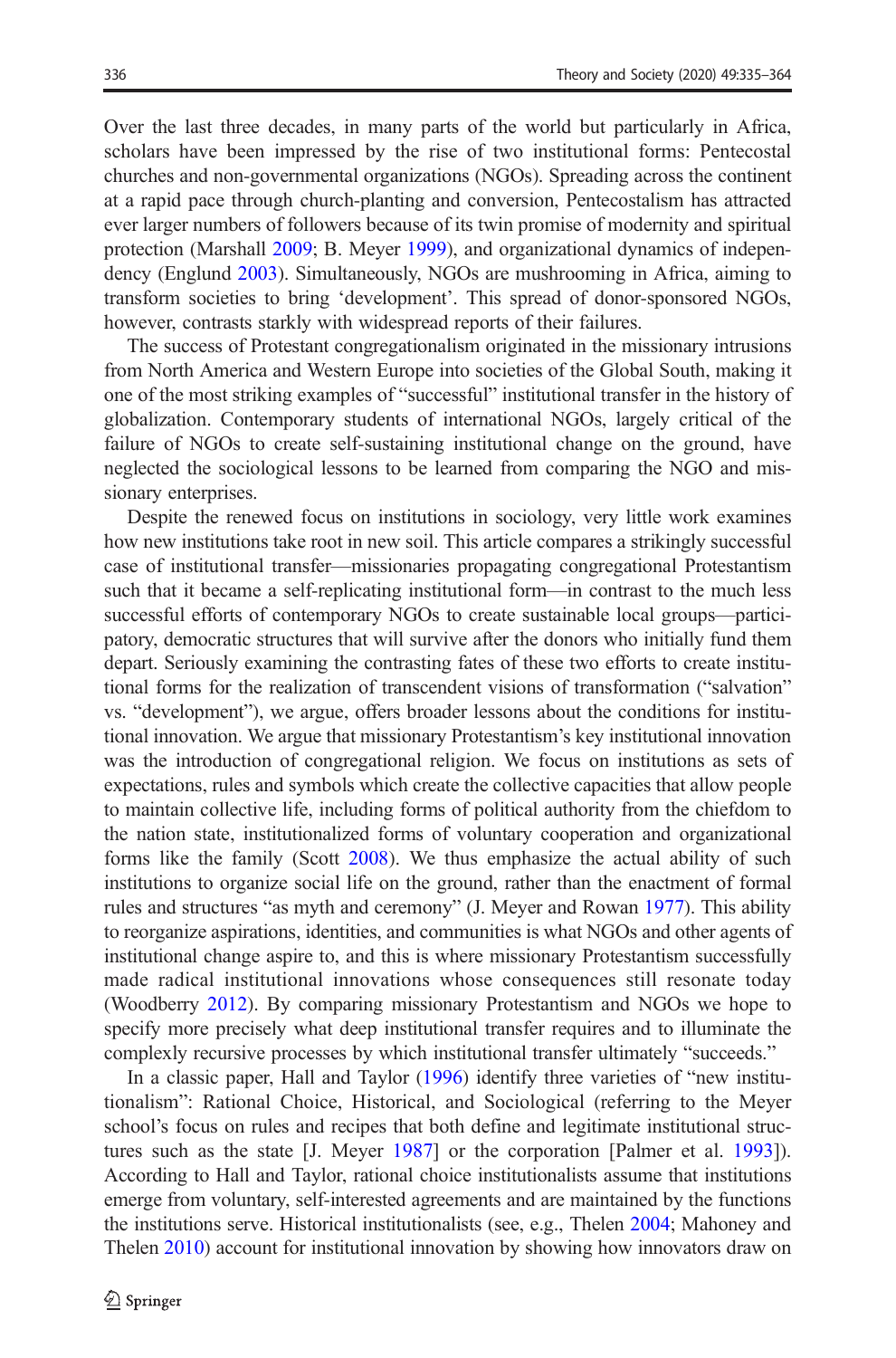elements of existing institutions and by emphasizing power: "Rather than posit scenarios of freely-contracting individuals, … they are more likely to assume a world in which institutions give some groups or interests disproportionate access to the decisionmaking process; and, rather than emphasize the degree to which an outcome makes everyone better off, they tend to stress how some groups lose while others win" (Hall and Taylor [1996](#page-27-0), p. 941). Sociological institutionalists explain the spread of institutional innovations in terms of legitimation: "organizations often adopt a new institutional practice, not because it advances the means-ends efficiency of the organization but because it enhances the social legitimacy of the organization or its participants" (Hall and Taylor [1996](#page-27-0), p. 949).<sup>1</sup> All these accounts, however, fail to describe why some institutional forms take root, thrive, and proliferate, while others may be transplanted but do not take root and spread. $\frac{2}{x}$ 

We begin from contemporary observations of a striking contrast between the vicissitudes of NGOs in Africa and the vitality of African churches (McGinnis [2007\)](#page-27-0). Discussing a development project in rural Uganda, Jones [\(2012,](#page-27-0) p. 182) notes:

It was a typical story of development work in the region. The community structures supported by NGOs—such as village health teams—were active only for as long as the NGO was active, but did not do much when the NGOs were not around. …. Pentecostal churches manage to persist in rural Teso, while the committees and community-management structures introduced by NGOs are more episodic and ephemeral. The Pentecostal Assemblies of God (PAG) Church in Oledai has become an integral, physical part of the village, a feature as fixed as the longer-established Catholic and Anglican churches. The work of the KCPP (Katine Community Partnerships Programme) belongs to a history of projects, coming and going.

Other authors make similar observations, both about the failure of NGO and Community-Driven Development initiatives to leave a lasting institutional legacy (Pfeiffer [2004;](#page-28-0) Casey et al. [2012;](#page-25-0) Mansuri and Rao [2012,](#page-27-0) [2013;](#page-27-0) Scherz [2014](#page-28-0)) and about the vitality and deep local embeddedness of congregational religion in contemporary African life (Gifford [1994;](#page-27-0) Chabal and Daloz [1999](#page-25-0)).

While other scholars have drawn a comparison between churches and NGOs (notably the wonderfully titled "The Missionary Position: NGOs and Development in Africa" [Manji and O'Coill [2002\]](#page-27-0)), this has usually been with a view toward criticizing NGOs for their missionary aspirations and their related deployment of power. Others have examined the relative success or failure of conscious efforts at "institutional transfer" the often-frustrated effort to import what are presumed to be superior aspects of the dominant Western institutional order—human rights (McGinnis [2007\)](#page-27-0), gender equality

<sup>&</sup>lt;sup>1</sup> This perspective is exemplified in Tolbert and Zucker's [\(1983\)](#page-29-0) study of civil service reform in US cities, Boli's [\(1979\)](#page-25-0) analysis of the increasingly expansive claims of modern constitutions, Strang's [\(1990\)](#page-28-0) analysis of decolonization, and numerous studies of why nations adopt various treaties, legislative changes, and other innovations (summarized in Dobbin et al. [2007](#page-26-0)).<br><sup>2</sup> Fligstein and McAdam [\(2012](#page-26-0)) have offered a powerful model of institutional innovation as the outcome of

institutional entrepreneurship and struggles within existing organizational fields. They describe (p. 99) situations in which "powerful outside actors seek to invade an established strategic action field with the goal of altering the settlement as a means of advancing their own interests." They offer many useful insights, but they do not analyze situations in which the "invaders" introduce an entirely new institutional form.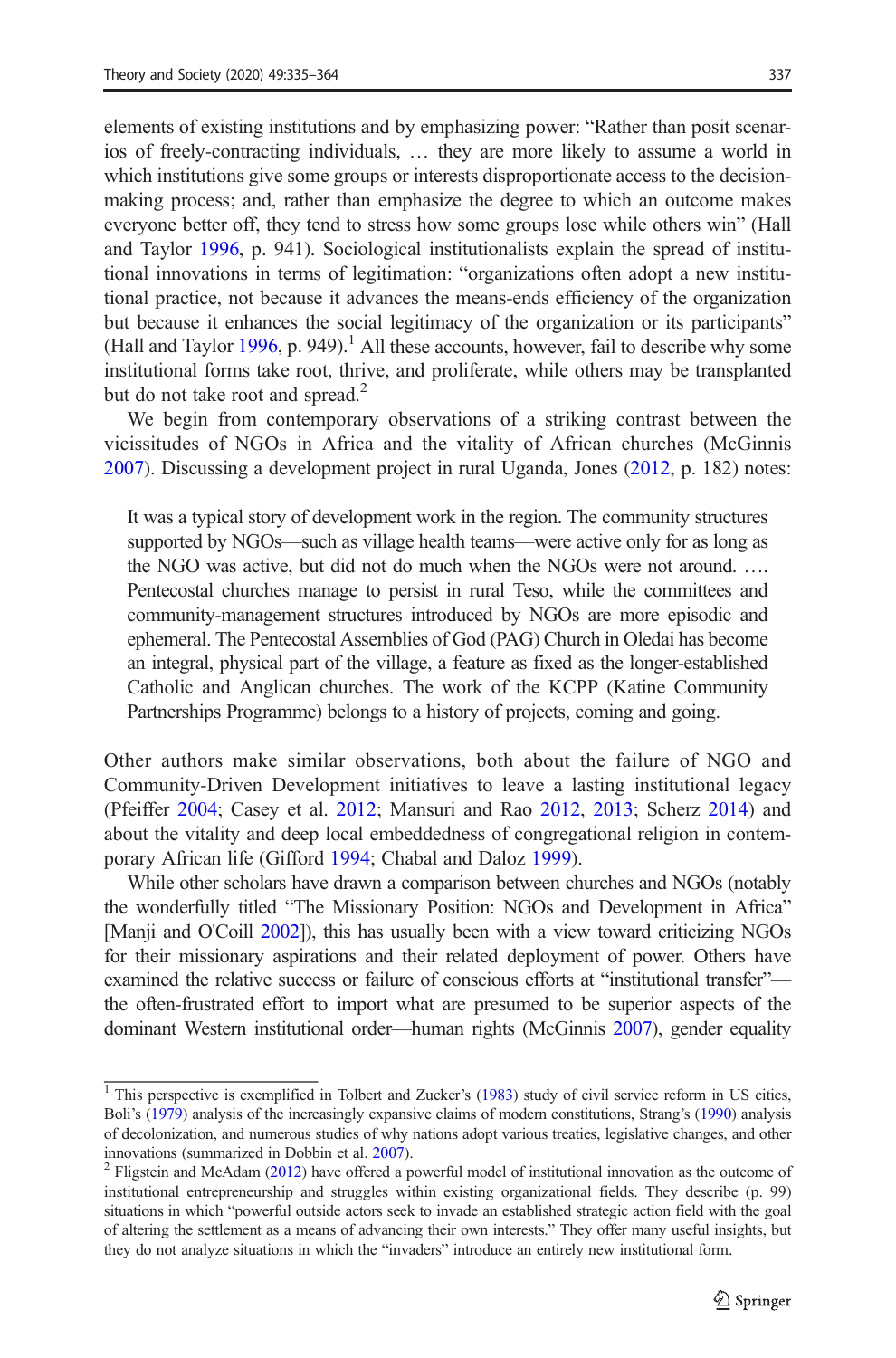(Merry [2006\)](#page-27-0), 'Weberian'state structures (Evans and Rauch [1999](#page-26-0); McDonnell [2020](#page-27-0)), rule of law, transparency, etc.—into the Global South (see Hammack and Heydemann [2009\)](#page-27-0).

Given these striking contrasts between the triumph of Protestant congregationalism and the often depressing accounts of NGOs' performance, we suggest that there are crucial sociological lessons to be learned from the history of missionary Christianity. We follow up on the insight of one observer, W. M. J. van Binsbergen ([2004](#page-29-0):87) that.

the most powerful and most amazingly successful *social* technology implanted on African soil in the course of the twentieth century, has been the formal, voluntary or bureaucratic organization as defined along Weberian lines, which (despite all its malfunctioning) yet within a century has almost completely transformed all spheres of African life, from the state to education and health care, and which particularly has come to provide the dominant model of religious self-organization, among Christian churches, but increasingly also in the Islamic domain and even in the domain of African historic religion.

While we remain agnostic on the question of whether formal bureaucratic organization has become dominant in Africa,<sup>3</sup> the missionary encounter's influence on the formation of religious "self-organization" in the form of the voluntary religious congregation is clearly a major sociological success. Today, 24% of the world's Christians live in Africa and the proportion of Africans who are Christians has risen from 9 % in 1910 to 63% in 2010 (Pew Research Center [2012\)](#page-28-0).<sup>4</sup> Interestingly, both quantitative data and ethnographic evidence demonstrate that Christian belonging typically goes hand in hand not so much with canonized belief or standardized religious knowledge but with high levels of active participation and collective religious practice (Manglos [2010](#page-27-0), [2011](#page-27-0)). Christians routinely see Sunday services, which may last anything up to 5 h, as the most important event of the week, while for many the rest of the week is also filled with collective religious activities of all sorts. This is not to say that Christianity is the only "religious persuasion" which those who identify as Christians adhere to. Many studies suggest that parallel to their Christian lives many Africans engage in practices of ancestral worship and "African traditional religion." But congregational worship has become a major structuring force in African life. Indeed, the central sociological fact about African Christianity is not belief but a vibrant associational life (Gifford  $1994$ ).<sup>5</sup> While in Africa there is a huge variety of churches with different historical origins, different forms of integration with pre−/non-Christian culture or faith traditions, different "beliefs" and spiritual practices, and seemingly never-ending cycles of schism and creation of new independent churches (Englund [2003\)](#page-26-0), there is remarkable convergence across diverse Protestant denominations in the *institutional form* through which religious participation and collective practices are organized: the congregation.

By *congregational religion* we mean the model of voluntarist, self-sustained and independent religious associations or communities that has its historical roots in non-

<sup>&</sup>lt;sup>3</sup> The extensive literature on corruption in Africa would suggest that the transfer of bureaucratic institutions and norms is very partial and incomplete. See Bayart [1993;](#page-25-0) Chabal and Daloz [1999;](#page-25-0) Smith [2003,](#page-28-0) Fisman and Miguel [2008](#page-26-0); and Chabal [2009,](#page-25-0) among many others.<br><sup>4</sup> See [http://www.pewforum.org/2011/12/19/global-christianity-exec/,](http://www.pewforum.org/2011/12/19/global-christianity-exec/) accessed 2/2/20.<br><sup>5</sup> Gifford ([1994](#page-27-0), p. 533) claims that "participation in religious organization is th

associational life in Africa today."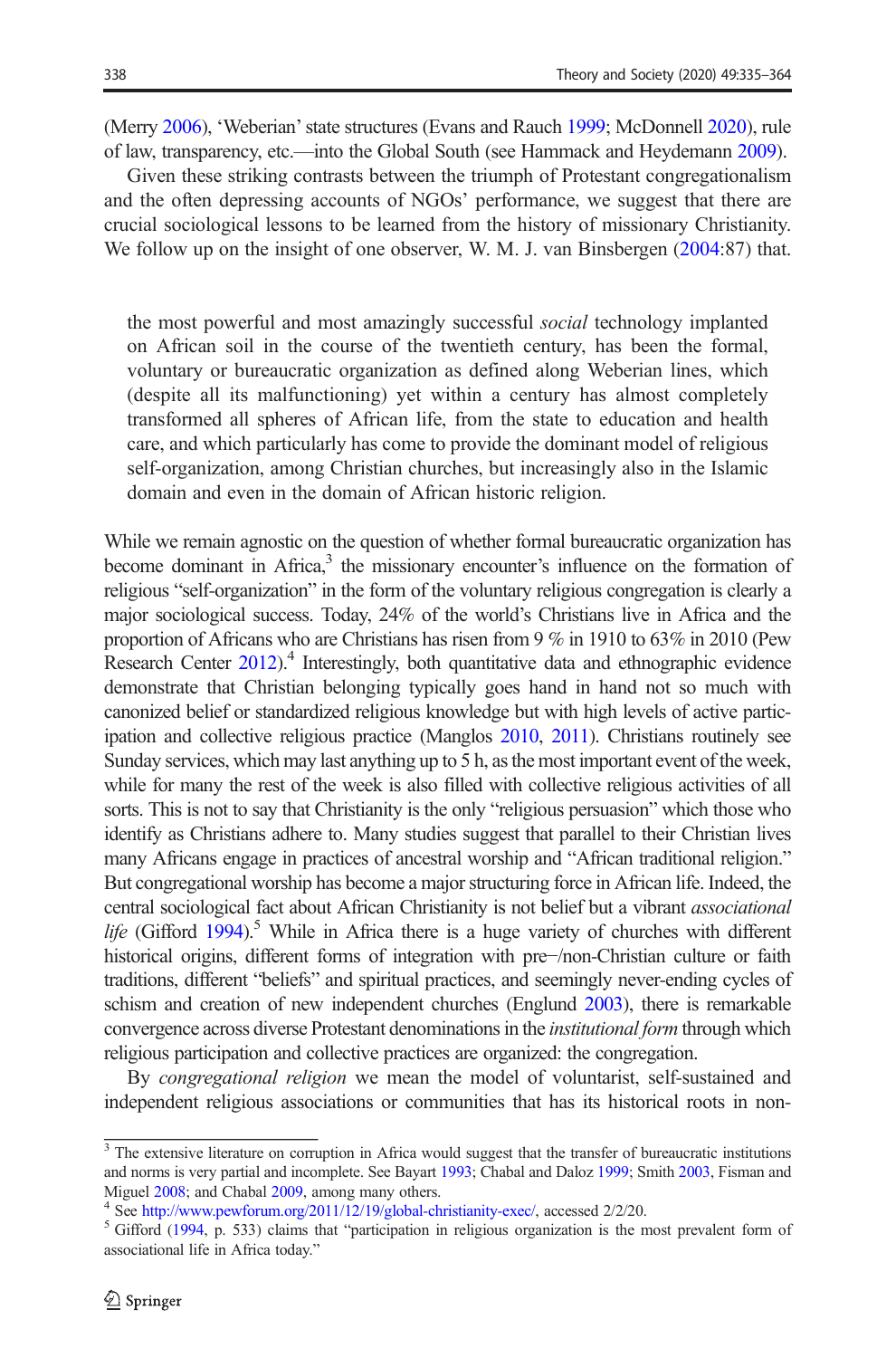conformist (sectarian) Protestantism and is largely autonomous from competing logics (nationalism, ethnicity, tribal affiliation, etc.). While the successes and failures of missionary efforts to establish religious outposts in foreign lands have been extensively studied, there is a remarkable failure to note, let alone to examine closely, how congregational religion emerged as a reproducible institutional practice. In Africa, even more than in Catholic Europe, congregational religion was a cultural and organizational novelty.<sup>6</sup>

With our comparison, we do not suggest that NGOs and Protestant missions are generally similar institutions. As we show in detail, both differ with regard to the historical-political contexts in which they operate, their relationships to state authorities, and power over individuals. More importantly, they differ with regard to the nature of their main goals, with missionaries wishing to save souls and NGOs aiming to bring development. However, what they have in common and what justifies the comparison is that both offer transcendent and salvationist visions of transformation that is supposed to bring spiritual and material wealth, and that the promotion of these visions is contingent upon institutional innovations that carry them. Therefore, our point of departure is to comparatively explore their abilities to propel new self-sustaining institutions (congregations and local forms of participatory democracy) in order to draw more general lessons about the requirements of institutional innovation.

While focusing on Protestant missions as the originator of the fully voluntarist form of religious community and prototype for modern NGO activity (Stamatov [2013](#page-28-0)), we recognize that in African mission fields Catholicism with its parish structure and Islam with its mosques and Koranic schools share many of its institutional characteristics. Our own fieldwork in Malawi, South Africa, and Uganda, as well as our reading of scholars such as Laitin ([1986\)](#page-27-0) on Nigeria and others, suggest that in religiously pluralist African countries, and especially in those strongly influenced by Protestantism, adherents of competing faith traditions have a similar "congregational" understanding of their involvement in church or mosque. Nonetheless, there are usually (and how far this can be generalized is unclear) differences in the ways Protestant churches (versus Catholic churches and Moslem religious institutions) are financed. Protestant churches are generally built and sustained by the contributions of their own members. Many mosques, in contrast, are built with money from wealthy Muslim countries, and Catholic parishes are often funded by grants from European or other donors.<sup>7</sup>

<sup>6</sup> Scholars agree that before the arrival of Christian missionaries indigenous African religions ("African traditional religions") were largely rooted in forms of ancestor worship that served to consecrate lineagebased systems of authority and social obligation (Wilson [2009](#page-29-0); Stuart [1979](#page-28-0), p. 48; Comaroff [1985](#page-26-0), p. 42), although the public healers and spirit mediums described by Feierman [1999](#page-26-0) are an exception. The movements these leaders mobilized were however temporary responses to acute social distress.

 $<sup>7</sup>$  Islam and Catholicism also have distinctive institutional principles that differ from the Protestant congrega-</sup> tional model, even in places (like many parts of Eastern and Southern Africa) where Protestantism provides the dominant model of religious organization. Both mosques and Catholic churches are understood first and foremost as sacred sites where people can perform required rituals, rather than as membership organizations along the lines of Protestant congregations. Catholic churches are at least intended to be hierarchical and organized in parishes, with priests appointed by the hierarchy and believers organized not as "members" of congregations (they are rather members of the "universal" Catholic Church) but in parish structures, where believers attend whatever church serves their parish. Most mosques also primarily provide a sacred site for required ritual activity, rather than being congregations constituted by their members. Where Protestantism provides the institutional model for religious life, of course, other faiths are compelled at least to some degree to take congregational form (see, e.g., Chen [2008](#page-26-0) on Taiwanese Buddhists in the United States).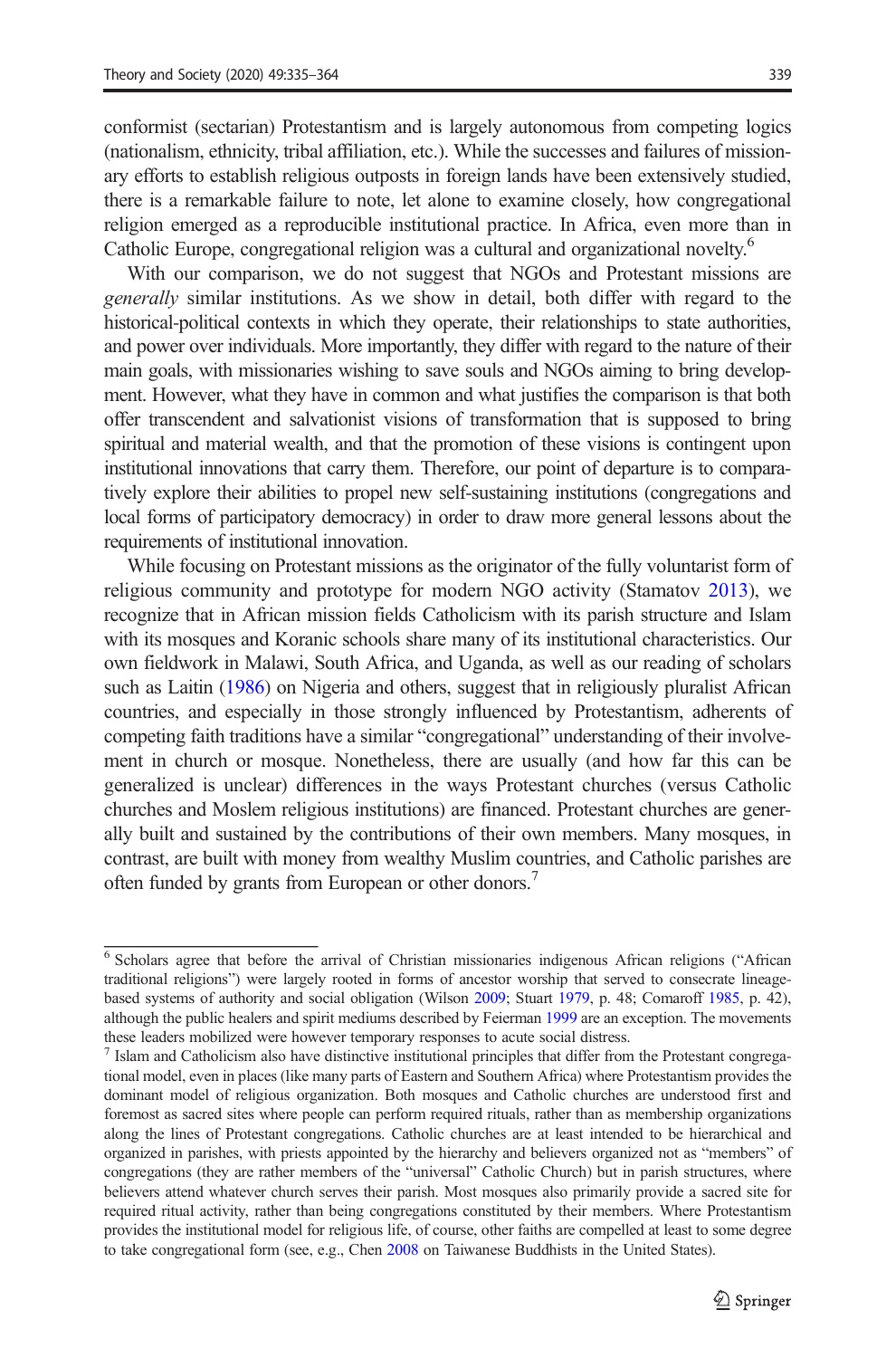While seeking to identify the general features and mechanisms of how congregational Protestantism took root and NGOs did not, we also recognize the internal empirical variation in these institutional fields. In the case of NGOs, we mainly focus on large international NGOs such as Save the Children that actually carry substantial legitimacy and power to promote transcendent visions. In the case of Protestant missions and churches, we are mainly interested in the role of Protestant Evangelical revivalist groups as the most successful actors in African mission fields as well as role of contemporary Pentecostal churches whose success is fundamentally based on and constantly reproduces the congregational model. Finally, while suggesting that the social dynamics around NGOs and, if to a lesser degree, Protestant missions show similarities across sub-Saharan Africa, our empirical focus is mostly on countries of Central, Eastern and Southern Africa, which share experiences of British (and German) colonialism.

Methodologically, our research proceeded in two steps: Through ethnographic and interview-based qualitative research in Malawi, South Africa, Botswana and Uganda we first established the tremendous contrast between institutional dynamics in fields of NGOs and Pentecostal churches. In order to account for this contrast, we then engaged in a systematic analysis of of secondary historical sources. Through this analysis, we identified elements that we deem critical to processes of institutional innovation and transfer: power, incentive systems, cultural adaptation and cultural translation. We then compared the ways these factors influenced the relative abilities of NGOs and Protestant churches to initiate self-sustaining reproduction.

## Congregational religion and NGOs as institutional forms

From its European beginnings, Protestant congregational religion was organizationally innovative and dynamic (Eisenstadt [1978\)](#page-26-0). Despite the authoritarianism of Calvin's Geneva and the political quietism of Luther's theology, the great innovation of Protestantism, and of sectarian Protestantism in particular, was to create the voluntarist community as an independent, reproducible institutional form (Weber [1946\)](#page-29-0). E. P. Thompson ([1963](#page-29-0)) memorably commented on this legacy in noting how Methodism taught the skills of self-organization that helped "make" the English working class. The same point has been made many times over in analyses of the revolutionary and disciplining effects of Calvinist Protestantism (Walzer [1965;](#page-29-0) Gorski [2003\)](#page-27-0). However, despite the recognition of Protestant-origin "voluntarism" as a central component of Western modernity (see, e.g., Fischer [2010](#page-26-0)), there has been relatively little attention to the religious congregation as a central innovation of Protestantism: "the congregation as an all-purpose association with members who choose it, belong to it, and make contributions to it is actually a very Protestant model of religious organization" (Campbell and Putnam [2010](#page-25-0), p. 30; see also Jepperson and Meyer [2011](#page-27-0), pp. 64–65).

However authoritarian early sectarian Protestantism may have been, the break with church hierarchy; the emphasis on Bible reading, literacy, and the believer's own interpretation of sacred texts (Woodberry [2012\)](#page-29-0); and the sectarian impulse to create an exclusive community of believers (Troeltsch [1992\)](#page-29-0), meant that Protestant congregations, at least in principle, cut across existing social-organizational ties. One's neighbors, co-ethnics, or even family members might not be worthy of admission to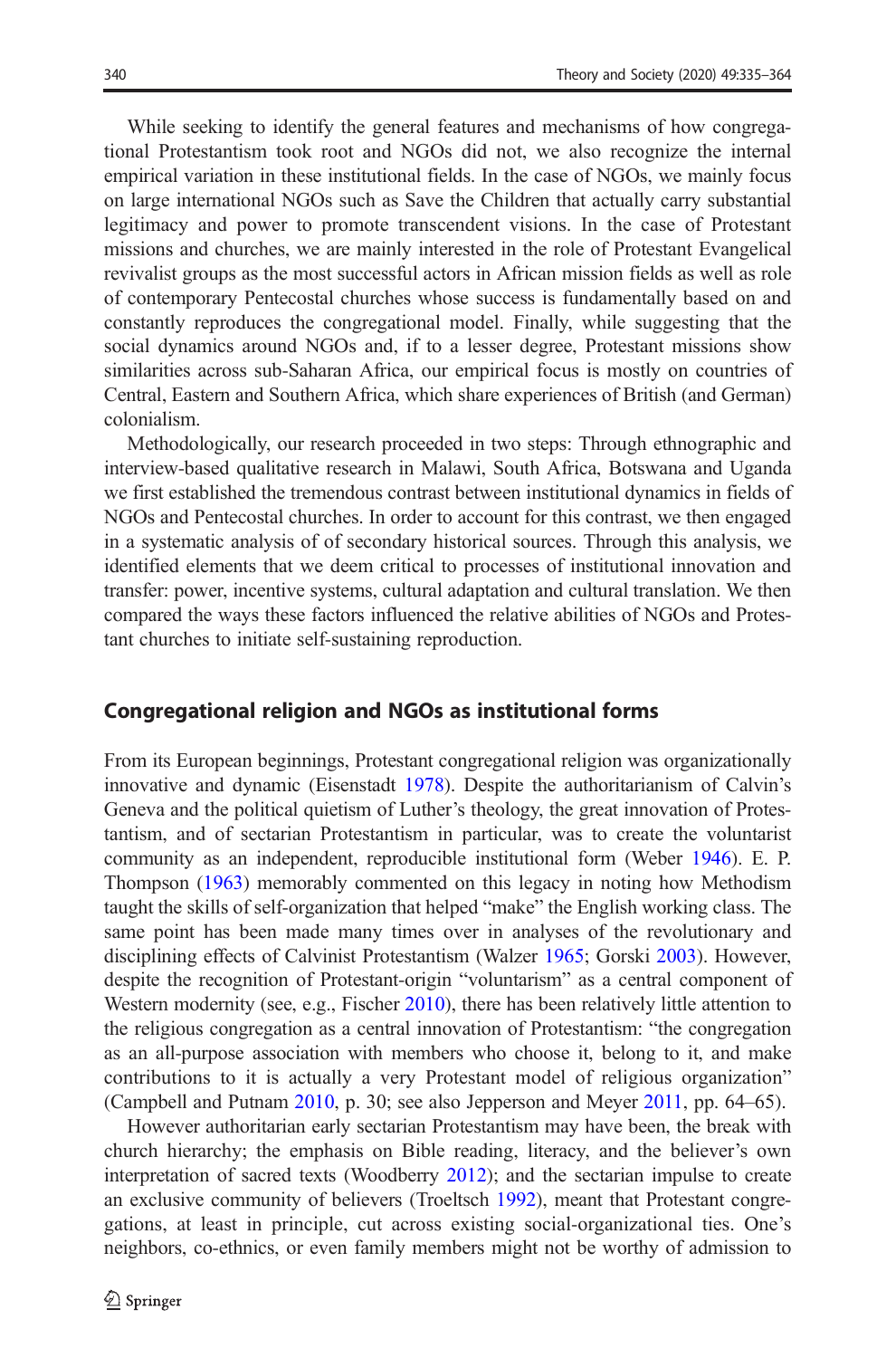the sect; traditional authorities might not behave as Godly magistrates (Walzer [1965\)](#page-29-0); and groups of believers—even where, as in Elizabethan England or colonial America, they faced political repression—again and again felt empowered to create dissenting sects based on their own reading of the Bible.

Inspired by Nelson and Gorski ([2014](#page-28-0)) we emphasize that congregational religion is a "modular form of social organization" that is horizontally replicable across vast territories and time spans. In Africa, the organizational elements of missionary Protestantism were bundled together in a form first developed in the mission station churches, schools, prayer groups, hospitals. These thus introduced, and to some degree defined, the elements of institutional modernity. Eventually the church congregation broke free to become a horizontal, voluntary community that united people independent of lineage, village, or clan ties, while hospitals and schools either remained under the purview of the missionary denominations (Frye [2013](#page-26-0)) or were incorporated into colonial and then independent African governments. Similar to the ways in which in medieval Europe Protestant congregations were instrumental in the unbundling of religious, political and territorial sovereignty, which the Catholic "parochial package" had interlinked, in Africa Protestant congregationalism mediated the creation of separate institutional spheres and new identities independent of tribe, lineage, or village. Over time, the congregation as a voluntary association of individual seekers became independent of the mission societies' control, turning into the independently replicable modular form we see today.

NGOs also aspire to generate new collective organizations, the democratic, participatory forms of "social capital" envisioned in myriad Community Driven Development projects (Fearon et al. [2009;](#page-26-0) Casey et al. [2012\)](#page-25-0), or the ubiquitous NGO-promoted "community based organizations" or village committees (often required, as in World Vision's Area Development Projects, to be elected and to have fifty-percent women in their leadership).<sup>8</sup> Indeed, much of the impulse behind NGOs is to transform local community life, so that the NGO's projects of social amelioration can indeed become "sustainable" (Scherz [2014](#page-28-0)). But reports from NGO researchers show that after the NGO and its funding depart, the organizational structures the NGO has created disintegrate. This makes the question of how Protestant Christianity implanted the autonomous organizational form of congregational religion all the more interesting from a sociological standpoint.

#### Power, time, and ritual in Protestant congregationalism

Congregational religion in Africa became an independent institutional form by establishing a social space outside traditional structures dominated by kin and lineage ties. We deal below with the historical stages by which missionary Protestantism was able to do this. We begin, however, with the basic structural factors that created differing constraints and opportunities for missionary Protestantism versus NGOs. The most important of these derive from the differing historical eras during which the two forms of institutional innovation expanded in Africa. Missionary Protestantism expanded in

<sup>8</sup> Stanczak et al. [\(2006\)](#page-28-0), p. 22; see also Bornstein [\(2005](#page-25-0)) on World Vision's practice of "participatory rural appraisal."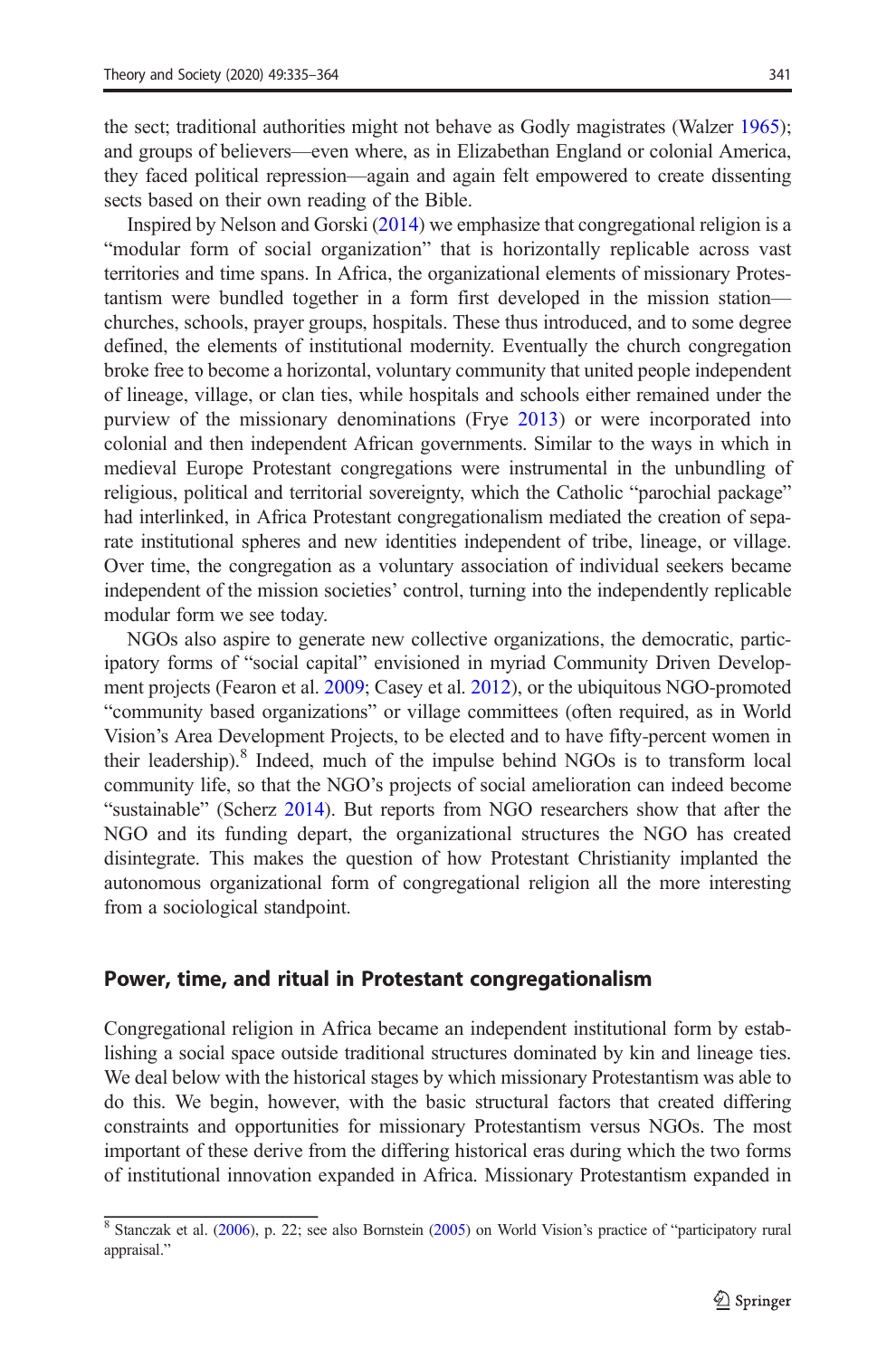Africa from the mid-nineteenth through the early twentieth centuries, during the colonial period. NGOs, in contrast, proliferated since the 1980s, in the era of independent African states. These differences in timing created differences in power, and thus in the ability of the two sorts of organizations to create practical, tangible and symbolic boundaries. Taken together, these factors constituted the primary mechanism through which congregational religion gained an institutional foothold on African soil, and also serve as vantage points for a comparison with NGOs.

#### Institutional transfers and power

This brings us to the problem of power—the sharply asymmetric situations in which both NGOs and Western missionaries attempted to alter belief and practice in distant societies. Many commentators have pointed out that NGOs, and Western altruists more generally, usually have vastly superior economic resources compared to those they try to assist, so they are very likely to be able to influence local people at least to pretend to want what the NGO is offering, to repeat back what the NGO wants to hear, and to submit to various monitoring requirements (Luke and Watkins [2002;](#page-27-0) Ghodsee [2006;](#page-27-0) Swidler and Watkins [2017\)](#page-29-0). Despite substantial material carrots and sticks, however, even well-funded NGO projects fail to achieve lasting results. In one report after another, when the project funding ends, the local NGO collapses.

An important recent study by Casey et al. [\(2012\)](#page-25-0)—a randomized trial of a three-anda-half-year Community Driven Development project in Sierra Leone which provided extensive training and support for new community decision-making processes as well as approximately \$5000 (equivalent to about \$100 per household) to fund community projects chosen by an elected committee—shows both the power of money (the village committees formed according to the rules the NGO prescribed, and they decided upon and built community projects with the advice and guidance of the NGO) and its limitations. At the end of the project, the 118 intervention villages did not differ from the 118 control villages in their decision-making patterns—the chief still made the decisions—nor in whether they allocated resources to collective vs. individual purposes. Again and again, reports on NGO projects conclude that attempts to introduce new structures for collective decision-making do not last, and, despite the rhetoric of "capacity building," NGOs leave no new institutional capacities behind.<sup>9</sup>

Like the NGOs, missionaries also offered material inducements: physical security, food, and new military technology such as firearms for chiefs. But they had access to greater coercive power than NGOs are able to employ, at least during the early phases of the missionary encounter, an encounter embedded in the establishment of colonial regimes and the violence it involved.<sup>10</sup> First, in contrast to the early missionaries, today's NGOs operate within independent post-colonial states. However little some of these states may effectively regulate (or sometimes even know about) NGOs operating within their territory, NGOs typically still require at least the formal assent (or sometimes benign neglect) of the states within which they operate. During the colonial

<sup>&</sup>lt;sup>9</sup> In a public-goods game, villagers in both intervention and control villages gave most of the money to the public good; chiefs still made the decisions in both intervention and control villages; and gifts from the project team went mostly to collective purposes in all the villages.

<sup>&</sup>lt;sup>10</sup> Trinitapoli and Weinreb ([2012,](#page-29-0) p. 20) point to the contrast between the missionary period and the present in terms of the perceived legitimacy of forcing (versus persuading) Africans to change their beliefs and behavior.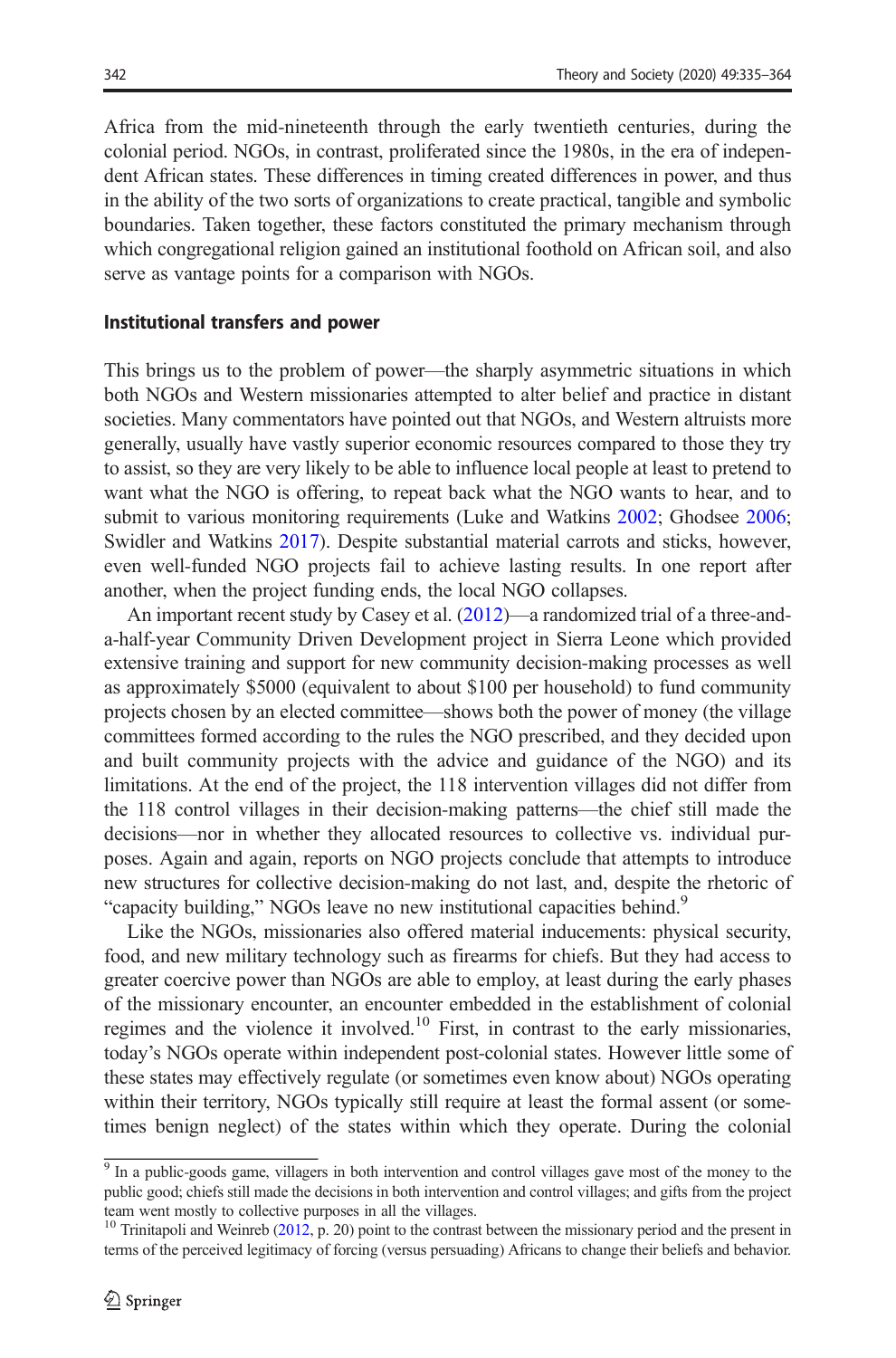the colonial regime and so their ability to establish outposts was ultimately protected by force.<sup>11</sup> Indeed, frequently the missionaries, like the colonial settlers, were armed or accompanied by armed contingents (White [1987\)](#page-29-0).

Routinely, missionaries had to negotiate with local chiefs and respond to their demands on the one hand, and respond to the demands of Colonial authorities (and sometimes settlers) on the other. Especially in Southern Africa, Christian missionaries were embroiled in frontier wars and armed conflicts over land and political power. In a typical pattern, tribal populations would either directly look for protection from other tribes' attacks in mission stations or missionary villages, or else seek to improve their relationships with colonial authorities through the mediation of the missions (Villa-Vicencio [1995,](#page-29-0) p. 53; Wilson [2009](#page-29-0), p. 353; White [1987](#page-29-0)). Missions navigated amidst a complex politics of coalition-making, and mass conversion was often an important (by-) product of it (Etherington [2001\)](#page-26-0). As was the case in Pondoland, when a chief converted, his people were converted as well.12 In East Africa, missionaries—because of their language skills—also often acted as mediators in negotiations between chiefs and colonialists (Strayer [1978](#page-28-0)). The missionary alignment with colonial and imperial political power thus set the terms on which "the missionary conversation" would proceed (Comaroff and Comaroff [1997\)](#page-26-0). Especially for tribal groups who benefitted from missionary protection, it helped to create situations in which the power of the Christian god appeared immediately tangible as a result of which conversion "made sense" (Meyer [1997](#page-28-0)).

Second, and even more important, once a group of adherents had been drawn to live, work, and be educated at a mission station, they were directly under the governance of the missionaries, who could, and did, impose rules of conduct and decorum, and, as Elizabeth Schmidt ([1992](#page-28-0)) describes in her history of Shona women in colonial Zimbabwe, forbid many traditional practices such as, for women, "brewing beer and dancing in ceremonies for the ancestors, … becoming spirit mediums and diviner/ healers" (ibid., p. 148). As we see below, the mission station was only one phase of the missionary encounter in Africa. But its combination of material power and spiritual certainty, its ability to establish entire communities under the injunction to "win souls from heathenism, witchcraft and fear to a life of purity and freedom" (ibid., p. 147), established commitments to new beliefs and practices which could later become the basis for the embrace of new institutional possibilities.

Protestant missions defined their separateness through their organizational and ritual practices, through the importation of new symbols, and through the demarcation of symbolic boundaries: spatially, through distinct places (missions, churches), separate villages, and distinct economic activities; temporally, through Christians' use of the mechanical clock, the demarcation of weekdays from Sundays, and the Christian

 $\frac{11}{11}$  In the early missionary period, as White [\(1987\)](#page-29-0) shows, missionaries such as David Livingstone could be abandoned, driven out, or killed when their trade goods and their arms ran out.

<sup>&</sup>lt;sup>12</sup> "Conversion" happened in a double sense. Since the chief was often the most direct channel of mediation to ancestral spirits, and thus himself a sacred figure, his conversion directly undermined or transformed the hold of the indigenous religious system. This transformation was reinforced when chiefs encouraged or even forced their subjects to convert to Christianity and enforced the missionary ban on traditional practices like puberty rituals, which undermined figures like traditional circumcisers, traditional healers, spirit mediums, and other mediators with the spirit world.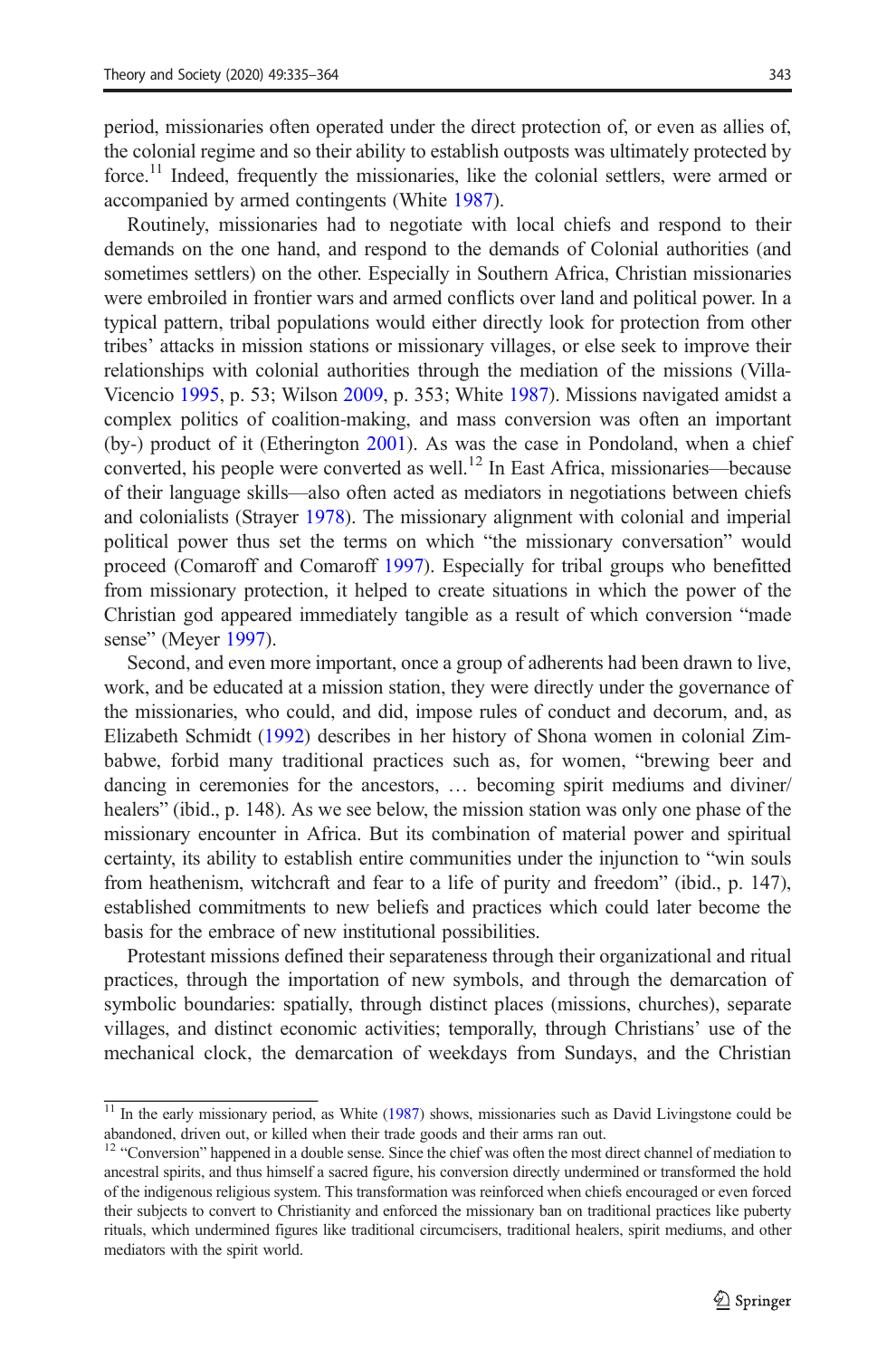calendar; socially, as Protestant missionaries' rejection of certain rituals, beliefs, aspects of authority (parts of customary law, chiefly authority, succession etc.) came to constitute converts, over time, as people of a community existing beyond the existing social structures.

NGOs, in contrast, cannot directly govern local communities, creating exemplary communities that transform individuals and enact an entire form of communal life. NGOs may aspire to radical transformation, but their activities are necessarily more piecemeal. They do not have military power, and except for their (usually small) paid staffs, they lack direct control over local livelihoods.<sup>13</sup> NGOs are not, however, without material resources and cultural authority. NGOs draw legitimacy not only from their money and the wealth of the societies in which they originate, but from their claim to represent the standards of the larger cosmopolitan world that determines the value of the schools, credentials and other forms of human capital that might give access to formal labor markets (Frye [2012\)](#page-26-0), NGO jobs (Swidler and Watkins [2017](#page-29-0)), and potentially even jobs in the Global North. They also frequently provide access to the officially authoritative abstract knowledge that embodies the prestige of globalized modernity (Frank and Meyer [2007\)](#page-26-0). Despite these advantages, however, NGOs have not been able to translate their cultural prestige as representatives of cosmopolitan modernity into sustained institutional innovation.

## Effects of time

Taken for granted by many commentators, another obvious contrast between NGOs and Protestant missionary activity is their differing temporal organization.<sup>14</sup> Missionaries often devoted a lifetime to their missionary work, staying in one place for decades, mastering the local language, and learning enough about local systems of power and authority to form alliances with—or to circumvent or defeat—the critical players necessary for the success of their enterprises (Sundkler [1961](#page-28-0)). Indeed, the missionary outpost, whether a church, seminary, or mission station with its church, school, and clinic, was often a permanent enterprise.

In contrast, NGOs are notorious for their short-term, project-focused activities (Krause [2014](#page-27-0)).<sup>15</sup> NGO-sponsored projects are rarely longer than two or 3 years, and often last only a few months. Donors want "leverage" from their funding. They want their projects to be "sustainable" (Swidler and Watkins [2009;](#page-29-0) Scherz [2014](#page-28-0)), and so they offer training to design and implement a specific intervention, usually involving training volunteers for no more than a few days and perhaps setting up a local committee. But then after the volunteers are trained, the NGOs and their funding depart, and the projects fade (Jones [2012](#page-27-0)). The ten-year (sometimes 15-years)

<sup>&</sup>lt;sup>13</sup> An exception may be refugee and relief organizations, which effectively become the government of large refugee camps. These camps create their own institutional order, with its own regime of rewards and sanctions. Holzer's ([2013](#page-27-0)) ethnography of a large refugee camp in Ghana finds that refugees become "wards of international law" (p. 840), who develop ingenious strategies for making claims within the camp. But neither they nor their governors (in this case the UN High Commissioner for Refugees) envision the camps as permanent communities.<br><sup>14</sup> See Tavory and Eliasoph (2013) on the role of temporal alignment in coordinating action.

<sup>&</sup>lt;sup>15</sup> In the 2005 Paris Declaration, recipient countries criticized donors for a host of failures, short-term, projectfocused giving chief among them.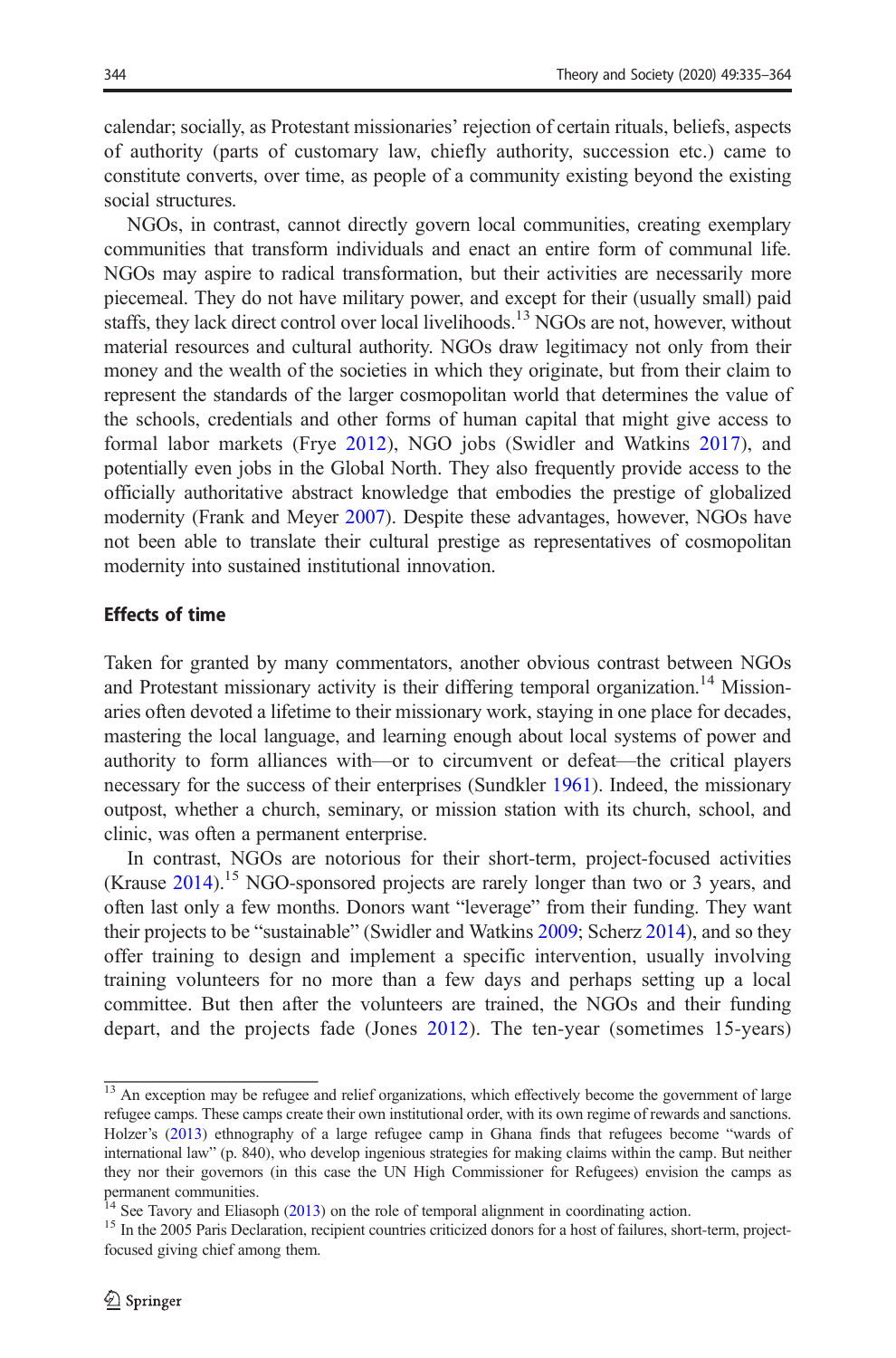commitment World Vision makes to its Area Development Programs are the longest commitments we know of, but even then they do not create an enduring institutional infrastructure that could provide the scaffolding for new careers, aspirations, or identities.

Like most NGOs, World Vision's involvement is mainly in providing financing for specific projects, establishing a committee that is supposed to provide governance, and providing modest funding, much of it for training the myriad committees that spring up to access the opportunity for training with its potential for per diems and travel. This contrasts with the total transformation involved for early converts to mission life, who were schooled and ordained, and then often left much of their village life behind them (Etherington [1979](#page-26-0)).

Since NGO representatives almost never live in the villages where they locate their projects, or master local languages, they have little opportunity to discover what it would take to win over a local chief, to overcome quiet resistance, or to adapt their idealized governance structures to local conditions. Because they do not stay, NGO actors cannot fundamentally alter the calculations that local people make about what is a viable life strategy.

#### Ritual competition

To create a social form that was independent of the existing structures of authority organized around chieftaincy, lineage, and kinship—and spirit-divinership and witchcraft as their spiritual/moral cognates—missionaries had to make this new institutional form culturally meaningful in the perspectives of local people: African pastors, converts and congregants. Missionaries engaged in complex processes of modification, local adaptation, translation and indigenization to embed congregational Christianity in the African mission field. The missionaries succeeded in *ritual competition*, introducing distinct new rites for initiation, baptism, weddings, and funerals, but also Sunday services (Beidelman [1982](#page-25-0), p. 190). They always acted with an eye on tactics, at times demanding exclusive participation, at times construing their rituals as combinable with inherited ones; the same holds true for organizational practices and the communities they constituted. Nonetheless, the history of the very gradual penetration of Christianity into Africa suggests the complex processes involved in such symbolic and ritual transformations.

## Christianity's vicissitudes in Africa

The actual history of missionary incursion and its "successes" was by no means straightforward. Early missions in Africa were often entirely unsuccessful. Sometimes missionaries were killed, more commonly they died from tropical diseases and typically won very few converts. In most African regions, however, Christian missionary activities took place in the context of, and in several ways benefitted from, European colonial expansion.<sup>16</sup> Over time, as Horton [\(1971,](#page-27-0) p. 86) observed with regard to Nigeria, "Europeans came to be seen as

<sup>&</sup>lt;sup>16</sup> In West Africa, and also parts of Eastern Africa, missionary activities clearly predate colonial conquest. In Southern Africa, colonial expansion and Christian mission were more directly entangled, with colonial administrators encouraging the placing of mission stations at the frontier of settler colonies as means to facilitate contact. Simultaneously, there were missionary activities in yet unconquered territories, organized independently from 'political mandate.'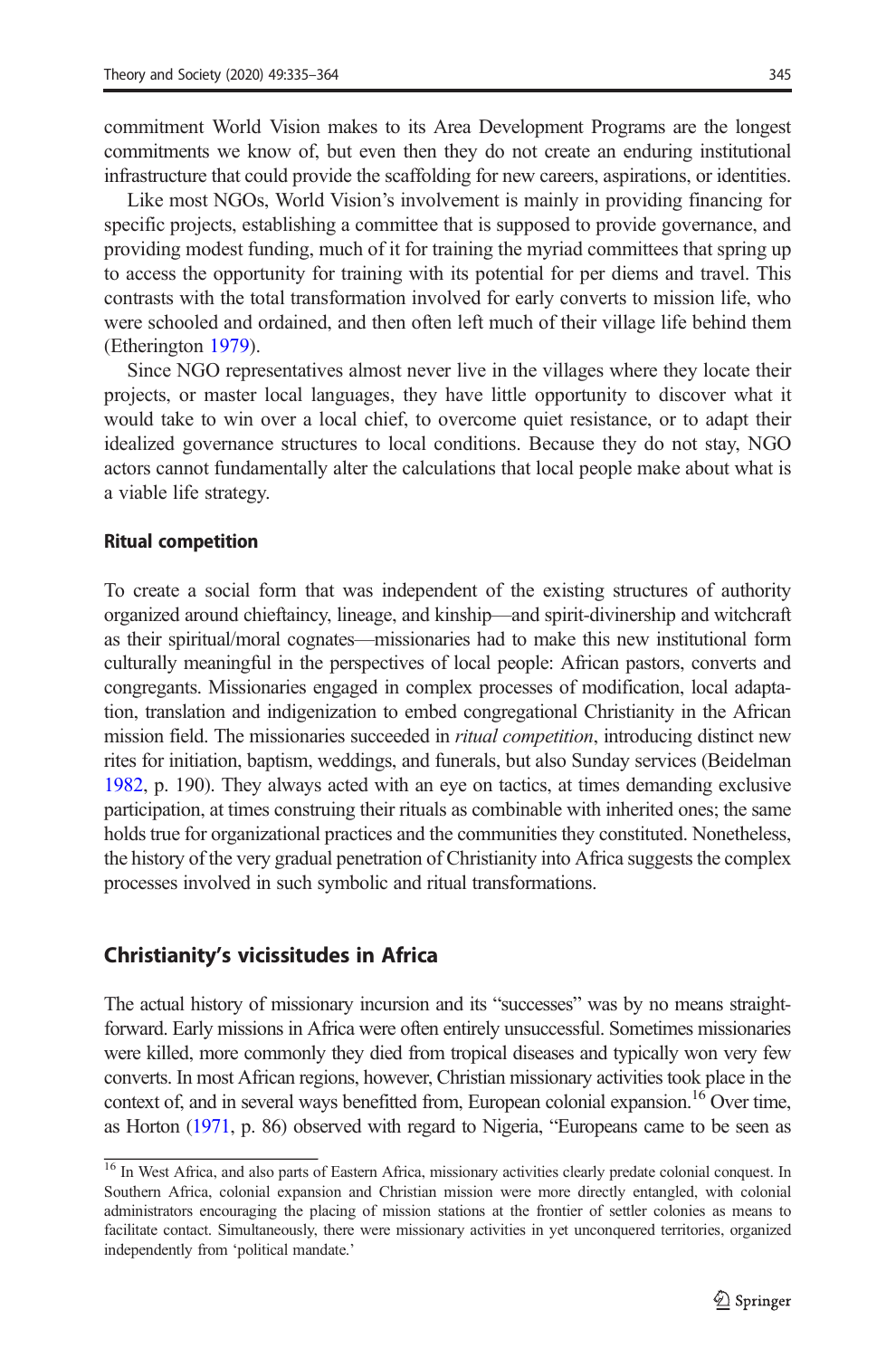symbols of power, and Christianity itself came to be seen as part of a larger order, comprising Western education, colonial administration, commerce and industry, with which everyone had henceforth to reckon" (on the same issue see also Beidelman [1982,](#page-25-0) p. 188).

While in many ways European colonialism 'opened the door' for Christian missionaries, missionaries in the field often came into conflict with colonial authorities. Typically, missionaries would work to build relationships of trust with chiefs and local communities in order start their work. In their negotiations with chiefs they would clarify the use of land and natural resources and the terms of the missionaries' engagement with local populations and also assure the chiefs that they had no intention of undermining their 'mundane' political authority (Comaroff and Comaroff [1997](#page-26-0), p. 252). Yet since colonialism very much involved the rearrangement of existing power structures so as to fit its interests, the logic of colonial expansion and the logic of the mission were often at odds (Tyrell [2004\)](#page-29-0). While missionaries needed safety, any political involvement beyond that could, and did, threaten their primary interests to convert, baptize, and save souls.<sup>17</sup> A few missionaries went further, becoming champions of the cause of African political independence (Villa-Vicencio [1995\)](#page-29-0).

Significantly, the most successful Protestant missions were not "delegations" sent with official mandates by established churches but rather privately organized associations of religious enthusiasts and revivalists belonging to non-conformist sects (Tyrell [2004\)](#page-29-0). This is true for North German Lutherans and other German and Scandinavian missionaries, who almost always belonged to Moravian and Pietistic movements, as well as for the British Wesleyan Methodist Missionary Society and the ecumenists from the London Missionary Society (Wilson [2009](#page-29-0), p. 349). In Southern Africa, Methodist missions were unable to supply the resources necessary for African Methodist groups which already in 1875 founded their own self-supporting schools and self-initiated missions (Etherington [1979](#page-26-0), p. 115). Likewise, the American-initiated Congregationalist society became entirely self-supporting within a 5-year period through African contributions (ibid., p. 116). In total contrast, in the congregations established by the Anglican Mission in East Africa, native monetary contributions never provided meaningful amounts. Despite repeated rallies to secure donations from locals, "a self-supporting church remained a myth" well into the 1950s (Beidelman [1982](#page-25-0), p. 168). European paternalism remained strong despite the express aim to "convert and teach sufficient numbers of natives that eventually they would form their own autonomous congregations within the larger church" (ibid., p. 153) and the fact that Africans had shouldered the major part of proselytism for decades.

This dependence of Anglican congregations on a European established church is associated with the fact that still in 1959 Beidelman [\(1982,](#page-25-0) p. 200) found that "the most striking feature of local congregations is the absence of important group activities apart from common worship."<sup>18</sup> Again, this was so despite the devising of a plan for local

 $\frac{17}{17}$  Sanneh ([2001\)](#page-28-0) argues that even at the height of nineteenth-century colonialism, African Christianity could reasonably be viewed as an ordinary part of world Christianity, and not as an imposition of colonialism.

<sup>&</sup>lt;sup>18</sup> Beidelman ([1982](#page-25-0), p. 200) also notes of the Anglicans that "there are congregational committees established by the mission, but these have few members and are unsuccessful. A pastor's wife presides over a woman's group (mama chama) which teaches householdry at Saturday meetings in a school. An education committee composed of laymen …, a hospital committee…. These groups have no power but diffuse limited information about mission policies and local needs. Membership in such groups is not prestigious but an onerous obligation to superiors within the church or to prominent men who have nominated one."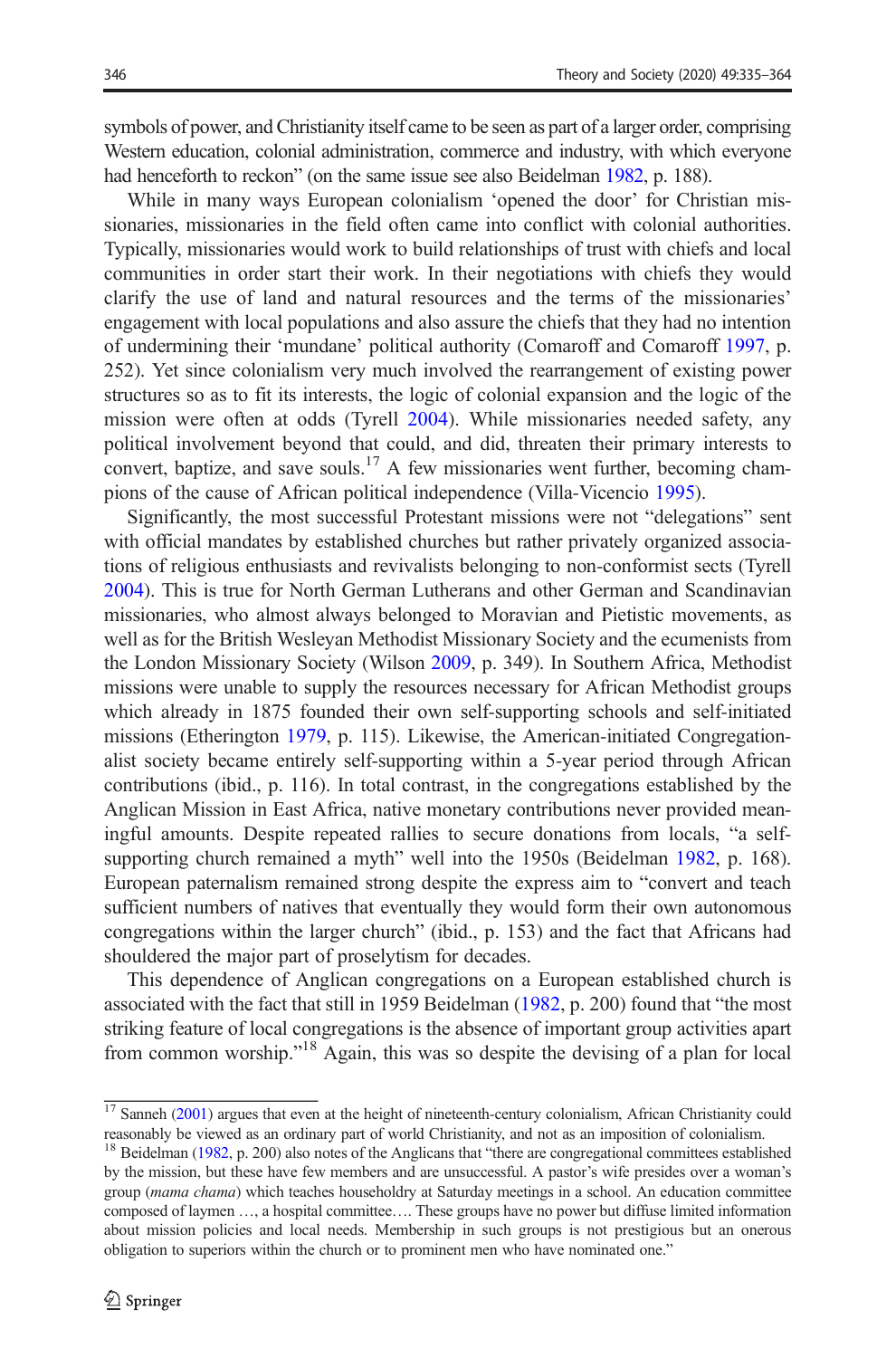pastorates in 1922 and the establishment of many offices and functions. Conversely, it seems that non-conformist missions such as the German pietists in the Gold Coast (B. Meyer [1997](#page-28-0)) had fewer difficulties with the promotion of congregational autonomy and self-sufficiency. For them, independence from temporal or political authority – first the European State, and later, in the mission field, chief, colonial corporation or colonial state – was often doctrinally crucial and contributed to the construction of the congregational model.

Fundamental, however, is the fact that step by step horizontal replication introduced new forms of local, indigenous agency in the missionary encounter while also reducing the control of whites over the process. As a consequence, Landau ([1999](#page-27-0), p. 10) argues: "African teachers played a larger role than missionaries in many places, and Christianity developed in ways missionaries did not understand."

The missionaries' alignment with the colonial apparatus was not immediately followed by the consolidation of congregational Christianity's institutional form. Indeed, while the missionaries early on brought ideas about individual salvation and some of the skills, such as literacy, that would undergird the creation of voluntarist congregational life, the mission station with its dependent population effectively ruled by the missionary authorities was quite different from the congregational religion that eventually emerged as the dominant institutional form in Africa.<sup>19</sup>

#### Creating exemplary communities

Mission stations, which would step by step grow into mission villages inhabited by mission communities (Strayer [1978](#page-28-0)), would typically comprise the missionaries' house, a church, a school building and workshops, and later also a medical dispensary or hospital. Early on, converts were expected to live and work at the station. They would thus be removed from their kraal or village in a conscious bid to separate them from the influences of "traditional culture" and traditional authorities. At the station, missionaries had extensive control over the new residents. Once disparate groups of Africans had gathered at the mission station they were dependent on the missionaries who could impose an entire, integrated way of life. Practices such as literacy and Bible reading, wearing Western clothing and bathing with soap, and monogamous marriage, along with the abandonment of traditional rituals (Stuart [1979;](#page-28-0) Comaroff [1989,](#page-26-0) pp. 673–674; Schmidt [1992](#page-28-0)) created a powerful symbolic boundary that set off the community of converted Christians from the wider society. The movement to the station therefore instantiates the discursive distinctions between past and present, African tradition and Christian modernity, and backwardness and civilization, that fundamentally organized the hermeneutics of the missionary encounter (Comaroff and Comaroff [1997](#page-26-0)).<sup>20</sup>

<sup>&</sup>lt;sup>19</sup> The finding that connections to political authority alone rarely produce sustainable institutional forms suggests an important parallel to NGOs (see Manji and O'Coill [2002](#page-27-0)). Woodberry ([2012](#page-29-0)) emphasizes the Protestant commitment to literacy as critical to its influence on larger institutional outcomes, like democracy. The authoritarianism of early Protestant mission stations and the eventual transition to vibrant voluntarist institutions parallels developments from other forms of early authoritarian Protestantism (see Walzer [1965](#page-29-0) on

Calvinism in England; Bushman [1967](#page-25-0) on Puritanism in America). <sup>20</sup> For a painfully vivid picture of these distinctions, see Tsitsi Dangaremba's brilliant portrayal of her Zimbabwean mission girlhood in her novel Nervous Conditions ([1988](#page-26-0)).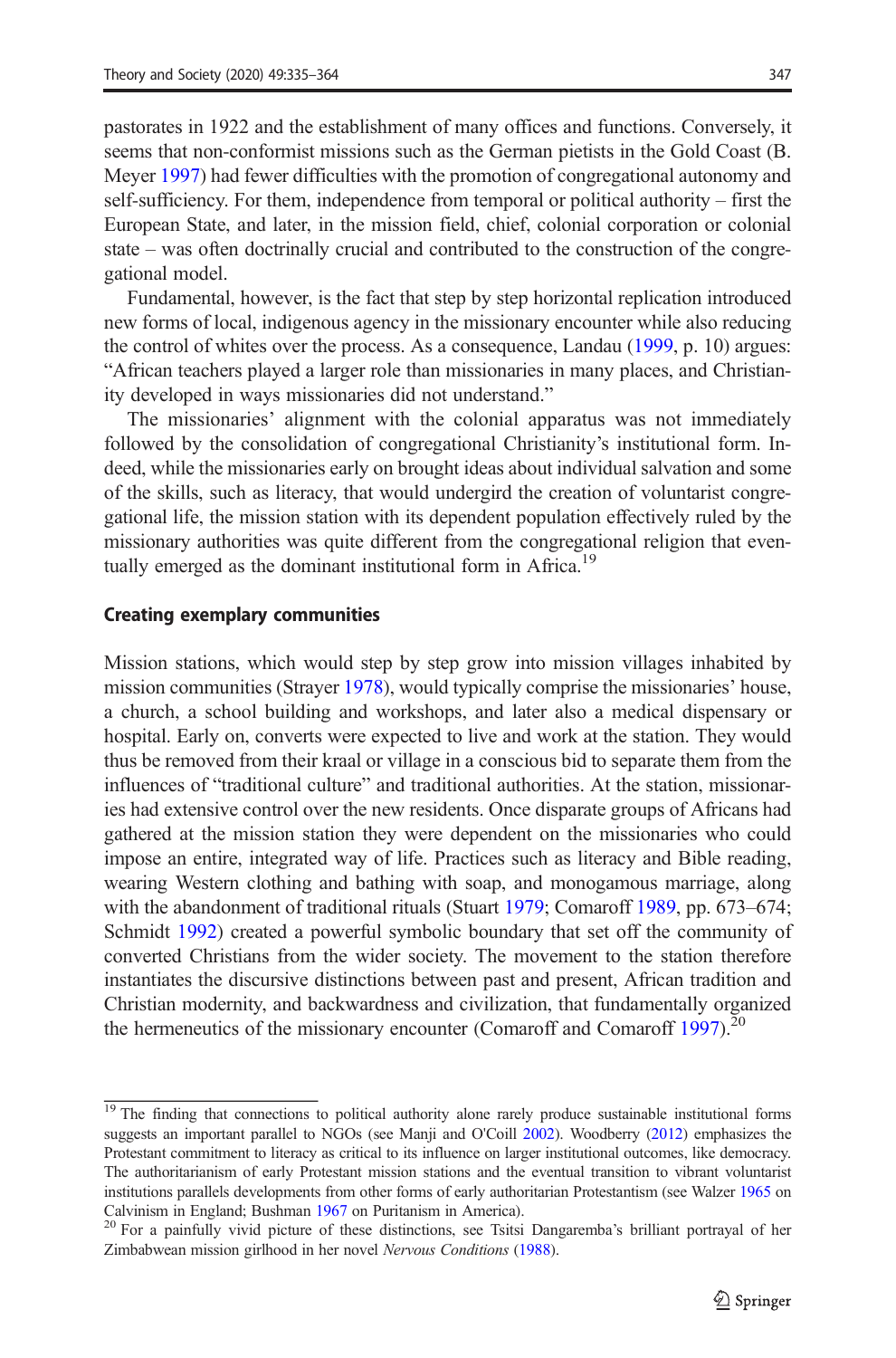John Comaroff ([1989](#page-26-0), pp. 673–674), analyzing the missionary encounter with Griqua and Tswana peoples in early nineteenth-century South Africa, makes vivid how missionaries sought to create an exemplary model of a coherent way of life, a "total reconstruction":

… far from limiting themselves to religious conversion, the evangelists set out, at once, to (1) create a theater of the everyday, demonstrating by their own exemplary actions the benefits of methodical routine, of good personal habits, and of enlightened European ways; (2) banish "superstition" in favor of rational technique and Christian belief; (3) reduce the landscape from a chaotic mass of crude, dirty huts to an ordered array of square, neatly bounded residences (with rooms and doors, windows and furniture, fields and fences), enclosure being both a condition of private property and civilized individualism, and an aesthetic expression of the sheer beauty of refinement; (4) recast the division of labor by making men into hardworking farmers and bringing women "indoors" to the domestic domain, much along the lines of the English middle-class family; (5) encourage these families to produce for the market by teaching them advanced methods, the worth of time and money, and the ethos of private enterprise—the explicit model being the late British yeomanry (see above); all of which (6) demanded that Africans be taught to read and reason, to become self-reflective and self-disciplined. It followed, as axiomatic, that "heathen" society would be forever destroyed.

Making a similar observation of nineteenth-century German pietistic missions among the Ewe at the Gold Coast, Birgit Meyer [\(1997,](#page-28-0) p. 158) argues that the objects of Christian material culture—clothes, furniture, building materials, money etc.—were fundamental in shaping Africans' perceptions of Christianity and the meanings of conversion: "Western education, new clothes and money clearly implied each other and constituted a newly evolving nexus of 'civilization.'"

But why would Africans be attracted to convert and live at the mission station? Horton [\(1971\)](#page-27-0) and others suggest that during the early period conversion in high numbers was rare, political and military circumstances were key, and motives varied. Converts were refugees escaping military raids, women escaping unwanted marriage, subordinated chiefs and their subjects, or generally less affluent people in search of alternative ways of achieving status (Strayer [1978](#page-28-0), p. 3).

Newly emerging aspirations to schooling, education, and literacy were entangled with the desire for consumer goods, while purchasing these goods was made possible through the salaries converts earned through their employment at the mission stations. In the course of 20 to 30 years, the isolated outposts turned into trade centers and thus "became focal points for new associations of Africans" (Strayer [1978](#page-28-0), p.52). Thus the introduction of Christianity, a money economy, commerce, and Protestant ethics of rationalized work and personal discipline coalesced spatially and socially, and were all articulated at the mission station. The aesthetic practices (clean, ironed clothing, furnishings, etc.) made possible through the purchase of consumer goods were also key to demonstrating and validating membership in the Christian community and therefore served as markers of the symbolic boundaries of the congregation. What is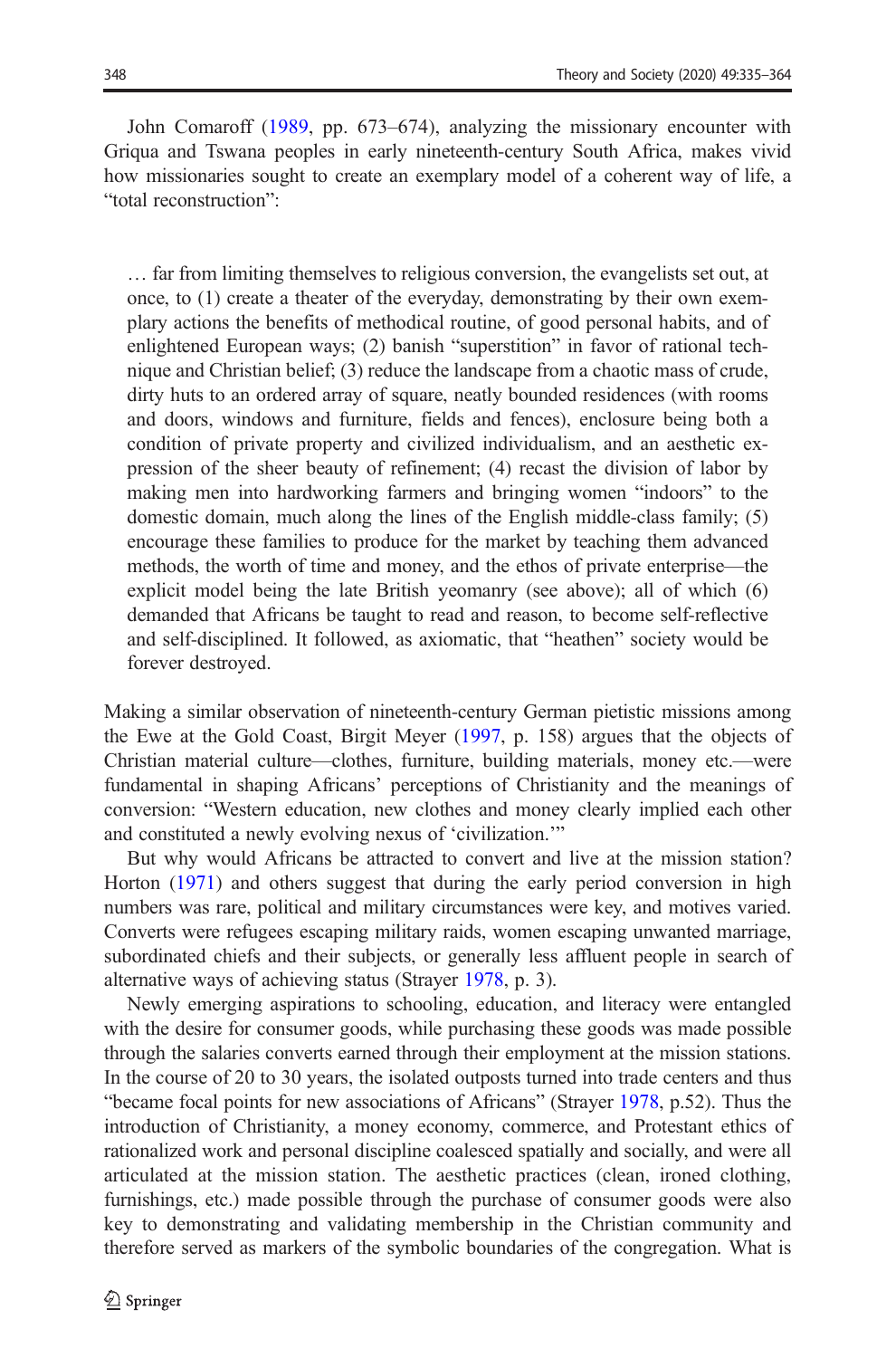more, converts also began to contribute some of their income to the congregation (B. Meyer [1997,](#page-28-0) p. 165), a key to achieving "sustainability."

The drawing of symbolic boundaries facilitated the emergence and consolidation of congregational religion in three interlinked ways: *first*, missionaries successfully engaged in a politics of ritual competition, introducing distinct kinds of initiation to mark membership. They did this tactically, at times in an exclusive fashion whereby compliance with their rules became a condition for membership, at times more flexibly, allowing inherited rituals. Second, this had implications in terms of the boundaries between Christian and non-Christian with regard to social obligations. Non-compliance with tribal rules of succession and refusal to participate in certain rites of passage and forms of ancestral worship would, sometimes directly, exclude people from kinshipbased social relations, sometimes also from chiefly authority, and from related channels of distribution of wealth. This, in turn, would "free" people to devote time, resources, commitment, and loyalty to "their congregation."<sup>21</sup> Third, converts adopted a series of aesthetic practices, for instance, with regard to cleanliness, clothing, and the construction of houses and furniture, that served as visible markers of distinctness and belonging. These three aspects powerfully combined to carve out a distinctive Christian identity, which could in turn provide the basis for an autonomous form of collective life.

At the mission stations we thus see the emergence of congregational life, which initially depended on financial and other forms of support provided by foreign mission societies.<sup>22</sup> A crucial step in the development of autonomous congregational life was sending African pastors or teachers from the mission stations to the villages where they would build Christian schools, or they would build "daughter" stations in proximity to rural populations. This led to the multiplication of the congregational model as it initiated the horizontal replication of its modular elements. The missionaries' determination to proselytize, to bring as many souls as possible to the true faith, led the missionaries to send trained preachers and teachers out to found their own churches or schools.

#### Translating collective meanings

Studies of the spread of Christianity in Africa usually emphasize the centrality of the introduction of scripturally based religion: questions of language and translation, literacy, and the power of the Word (of the Bible). For the deep absorption of a new model of collective life, it certainly mattered that the central sacred object, the Bible, was translated into local languages, that those languages were redefined as written ones, and that local people were trained both to read and to preach the Bible and its teachings.<sup>23</sup>The way the Bible and other religious concepts were translated, however, contrasts with the kind of translating and the kind of "training" that the NGOs do.

<sup>&</sup>lt;sup>21</sup> Wilson ([2009](#page-29-0), p. 355) observed: "In congregations new social groups are formed which may conflict with existing kinship groups. Converts are taught loyalty to their faith must take precedence of loyalty to their

<sup>&</sup>lt;sup>22</sup> It sometimes, however, relied on forced labor of Africans to support itself (White [1987\)](#page-29-0).<br><sup>23</sup> In the case of Zululand, Etherington [\(1979,](#page-26-0) p. 113) notes that "portions of the Bible were translated into the Zulu vernacular and printed as soon as missionaries acquired a reasonable understanding of the language." The earliest known translations into Southern African vernaculars are those of Robert Moffat starting in 1822.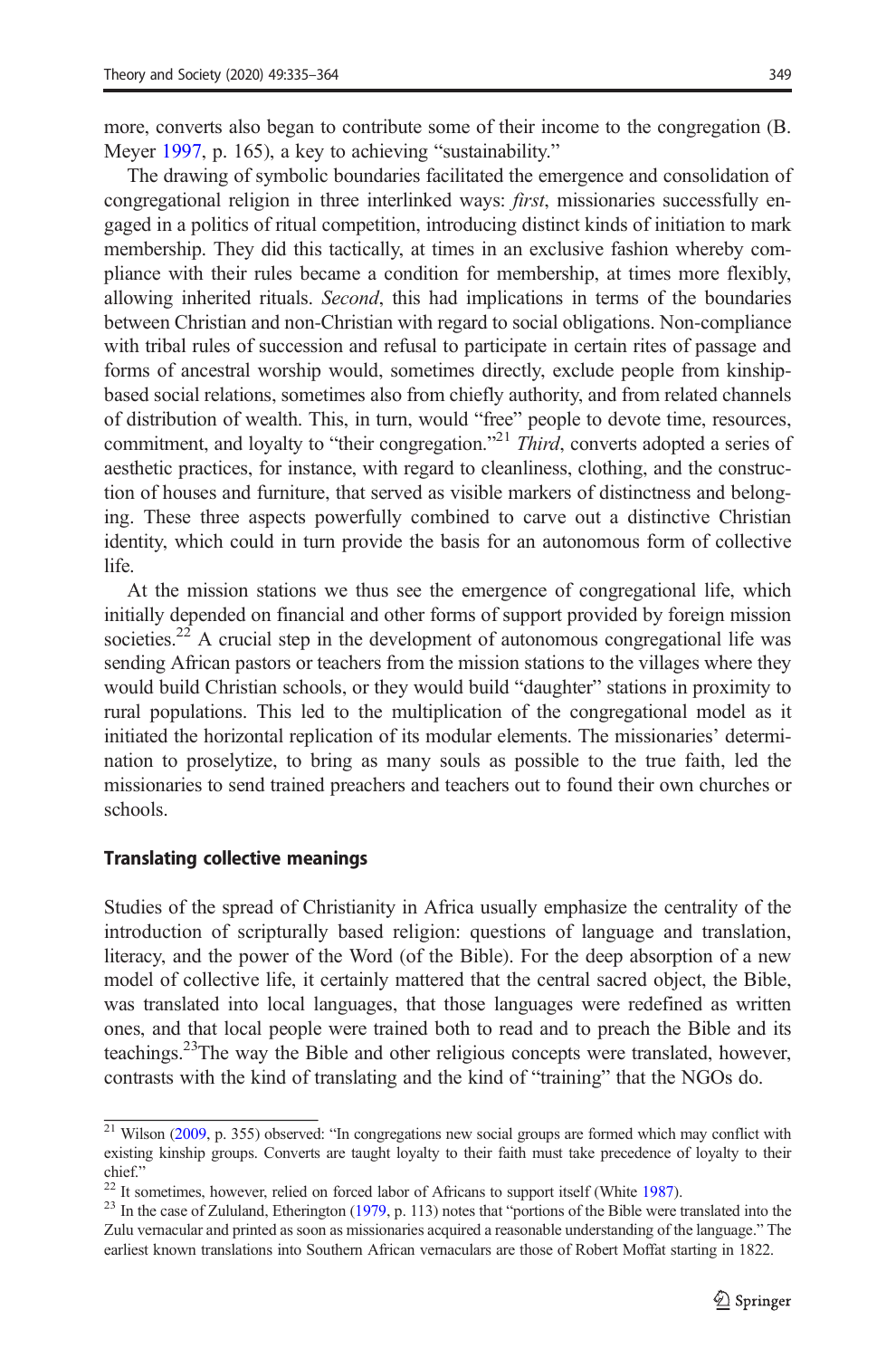Landau ([1995](#page-27-0)), as well as Horton [\(1971\)](#page-27-0), Beidelman [\(1982](#page-25-0)), and Comaroff and Comaroff [\(1997\)](#page-26-0), describe how in the missionary conversation missionaries would– literally and directly–draw on the terms and concepts of African vernaculars in their attempts to translate words such as God or Highest Being. They would then build and translate the Christian story around these key vernacular concepts. Horton [\(1971,](#page-27-0) p. 100) describes how "Christian proselytization in Yorubaland [promoted] the identification of the Christian God with the indigenous supreme being Olorun, and the presentation of Christianity as the 'true' way of contacting this being." He then observes that "missionaries all over Africa have usually striven to discover the name of the indigenous supreme being, and, where successful, have then gone on to tell the people of his 'true' nature." Likewise the missionaries would refer to indigenous practices they observed among Africans when they resembled Christian forms such as prayer or confession and thereby enter into recursive processes of appropriation and re-appropriation of meaning. In many instances, these practices facilitated the ways in which, for instance, the Yoruba of Southern Nigeria could pray to a higher being for rain, health and children, and come to construe Christianity as the supreme way of accessing the power this self-same higher being (Horton [1971\)](#page-27-0). In other words, the very practice of translation allowed the missionaries, in conjunction with their African interlocutors, to tap (or get access to) important African, that is, indigenous "sources of the sacred" (Swidler [2010](#page-28-0)).

This sort of "deep" translation, which transforms and re-appropriates meanings as it "translates" them, contrasts sharply with what we know of NGO practices in this regard. We have already said that those who run NGOs rarely themselves have lived for extended periods in the societies they seek to influence, and they almost never learn local languages. Indeed, when one of the giant international NGOs, like PSI, launches a campaign to prevent HIV transmission or encourage family planning, such campaigns are often centrally designed, with the same script and the same graphics carried from place to place, and then translated into local languages by paid consultants.<sup>24</sup> Several analysts (Pigg [2005](#page-28-0)) have pointed out that this leads to stilted language, distanced from local understandings, as when local terms for sex or for lovers of various sorts are replaced with terms like "multiple concurrent partners" or "unprotected sex." Even more striking is the tendency to retain key terms in their original English or French, so that AIDS is called "Edzi" or "Sida" in local languages, and even those speaking Shona or Yao will sprinkle their talk with the English terms "gender" or "multiple partners" or "FGM" (Female Genital Mutilation) even when describing their own experience. McGinnis [\(2007,](#page-27-0) p. 410) attributes the failure of many democracy and human rights NGOs to the fact that "very little effort has gone into translating the fundamental concepts of liberal democracy into local languages and symbolic forms fully understandable within local cultures." Thus the intimate linguistic fluidity which led missionaries to adapt powerful local concepts (and the gods that went with them) to convey the power of their own terms is replaced in NGO-speak with a flood of acronyms and loan words, as flat and opaque to the locals as they are to their NGO sponsors.<sup>25</sup> That

<sup>&</sup>lt;sup>24</sup> Examples of standard messages transposed to different countries can be found in the videos, posters, and radio spots catalogued at: http://misaccess.psi.org/bcc\_catalog/web/search.html, accessed  $2/25/2014$ .

<sup>&</sup>lt;sup>25</sup> This is true even in religious settings where faith-based organizations engaged with development and health programs adopted globally circulating rhetoric (see Dilger et al. [2010\)](#page-26-0).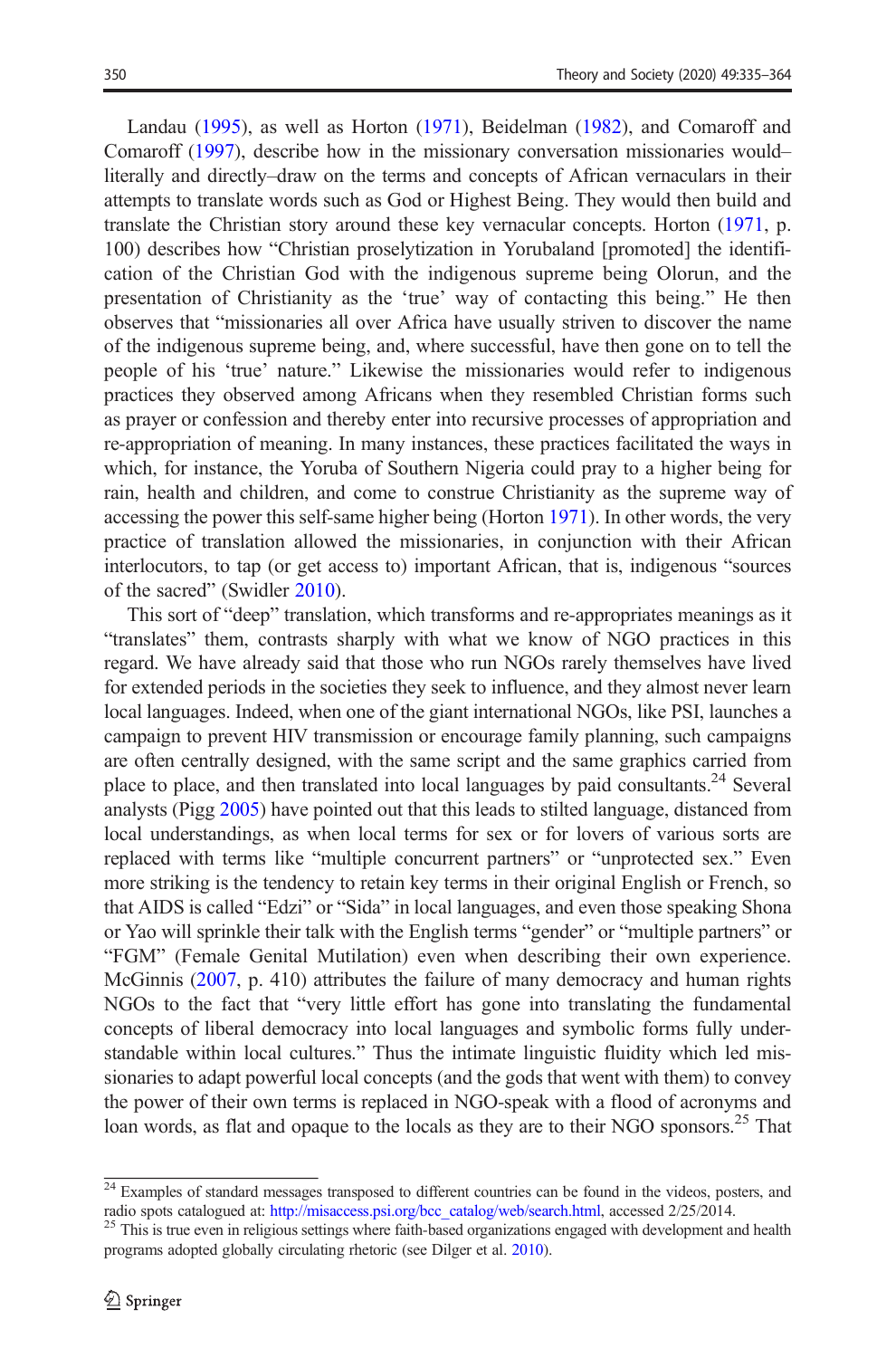key sacred terms of development discourse such as "human rights" and "gender" remain un-translated in vernacular speech suggests that they are indeed construed as in some way transcendent in local perceptions. But usually this transcendence is organized around fantasies about the modernist (Anglophone) cosmopolitan world, and aspirations of membership in it, which is simultaneously desired and alien, and certainly less easy to obtain than membership in the Christian cosmopolitan world.<sup>26</sup>

The patterns of "deep translation" the missionaries engaged in, in contrast, had much more powerful yet contradictory effects: on the one hand, they allowed Christian missionaries to "initiate the conversation," to become instrumental in local people's quest for rain, fertility and protection against misfortune, and to channel the binding energies of the sacred into new networks of sociality in which they would be central figures. On the other hand, these translations certainly undermined, albeit only temporarily, attempts to differentiate the Christian religion as something apart from the existing social, moral and cosmological structures of African societies.

The deeper importance of translation, literacy and the Bible lay in the collective organizational practices they made possible, which in turn helped to sustain congregational religion. Reading and studying the Bible became one of the fundamental activities of members of a congregation. Again, these practices thereby helped to shape the boundaries of the congregation and provided direct motivations for people to participate and sustain it. Reading the Bible became, of course, part of the Sunday service, but it was also increasingly organized through Bible reading circles whose members would meet, sometimes several times, during weekdays (Wilson [2009](#page-29-0), p. 351). Bible study as ritual contributed to the sacralization of institutional purposes, and became–together with prayer, testimony, and singing–a central organizational practice of church worship services. Similar to the Bible reading circles, we see the emergence of permanent prayer groups (Gaitskell [2000](#page-26-0)) that fostered congregational life.

#### African appropriations of missionary Christianity

While organizational practices were key for buttressing a sustainable form of congregational religion, over the last 150 years several large-scale religious movements reoriented Christianity in Africa. These were crucial for transforming Christianity into an African institution. The first of these departures concerned issues of African leadership, and more generally African agency within the field of power relationships in the missionary encounter. The result was the emergence in the late nineteenth century of what in Nigeria was called the "African Church Movement." Horton [\(1971,](#page-27-0) p. 86) writes: "Yoruba congregations resented the European monopoly of church authority; and their resentment was exacerbated by strongly authoritarian patterns of church organization." In response to this situation, some churches broke away, came under the leadership of Yoruba bishops and developed their own organizational forms, which mixed traditional and missionary elements in a syncretistic fashion while sticking to Christian orthodoxy with regard to belief and doctrine.

 $\frac{26}{26}$  Following Horton [\(1971](#page-27-0)), many scholars have emphasized that the attraction of world religions in Africa lay in their larger scale, larger sense of communion, "which stood in vivid contrast to the narrow confines of traditional society" (Stuart [1979](#page-28-0), p. 55, see also Englund [2003\)](#page-26-0).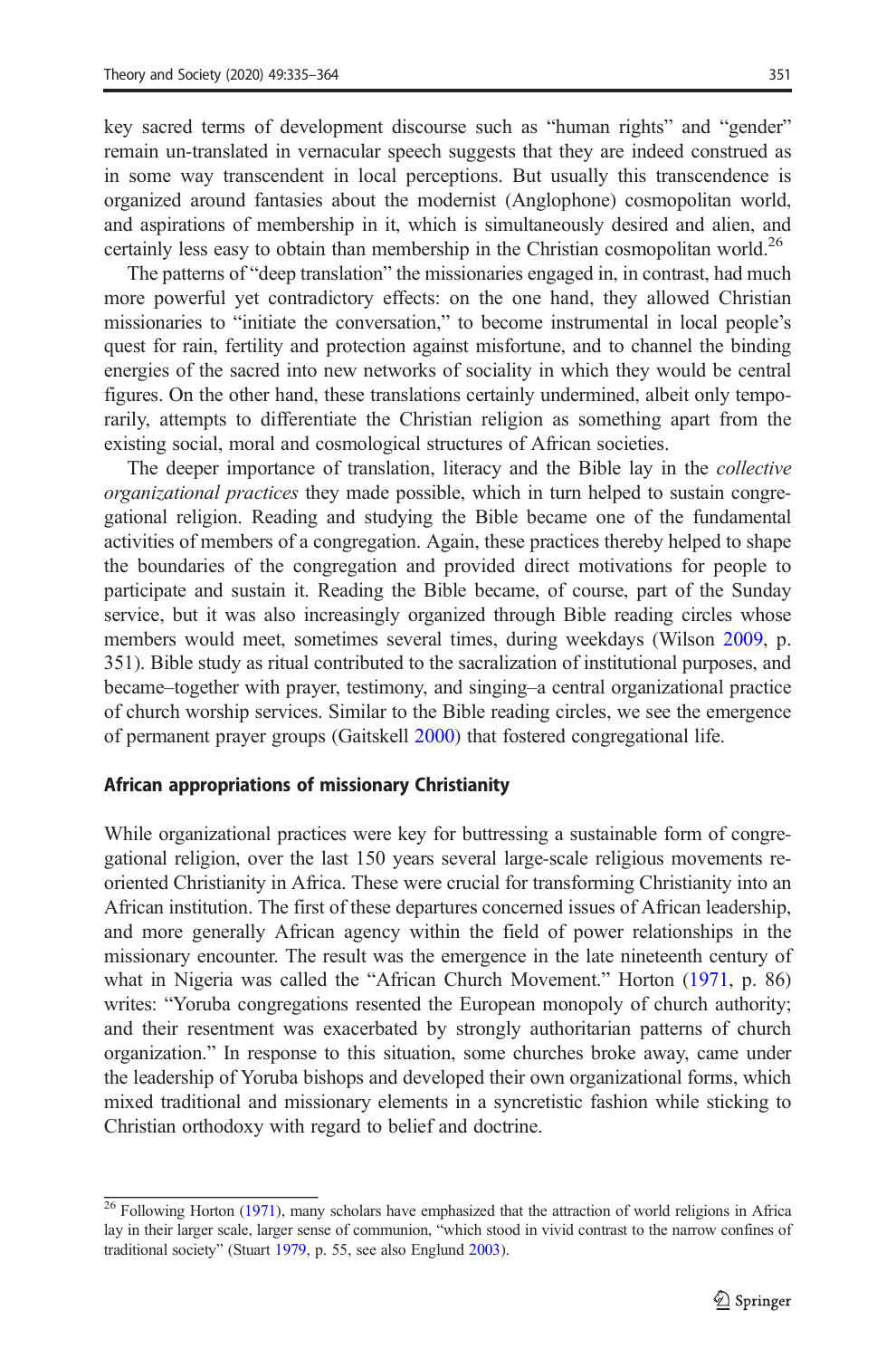Moving from South Africa to other countries of southern Africa, we find similar collective attempts to increase Africans' control over the organization of religious life starting in 1892 with the so-called "Ethiopian Churches" (Sundkler [1961](#page-28-0), pp. 56ff.).<sup>27</sup>Also termed "African Independent Churches," these churches emerged through secessionist breakaways from mission churches with the main intention of countering forms of proto-apartheid, the power of white missionaries to limit Africans' upward mobility in church hierarchies and to maintain or intensify racial segregation in church life.

Economic factors added to Africans' quest for church leadership positions. When colonial authorities blocked opportunities for Africans in the entrepreneurial sphere, and, more importantly, when fears of rising African nationalism led colonial powers to start excluding Africans from positions in the colonial service, demands for positions in the missionary churches increased (Etherington [1979,](#page-26-0) pp. 120–121). Importantly, these Ethiopian churches retained the institutional and sociocultural forms of mission Christianity while infusing them with ideologies of self-determination. In a few cases, this reflected tribalist appropriations in that chiefs became church leaders; more often, Ethiopian churches became carriers of ideologies and theologies of pan-African, post-tribalist Black liberation and turned into arenas for the promotion of a biblical "embryonic nationalism" (Comaroff [1985](#page-26-0), p. 175).

Just a few decades later, another secessionist Christian movement emerged, which would provide a more radical departure from missionary Christianity. Reflected, among others, in Southern Africa's "Zionist" or "Christian independent" churches (e.g., Cabrita [2014\)](#page-25-0) and Nigeria's Aladura churches (Peel [1968](#page-28-0)), this appropriation of Protestant Christianity would break with the limitations missionary orthodoxy and orthopraxy put on African religious creativity. Unlike the earlier African independent churches, these churches introduced new beliefs and doctrines on the basis of new prophecies. Also known as "healing churches," they put great emphasis on their prophets' abilities to identify the cause of this-worldly misfortunes and to remedy them through divine healing, drawing on a complementary mix of worship of the (Christian) Holy Spirit and ancestral spirits (Kiernan [1995,](#page-27-0) p. 126). The similarities between the Zionist prophet and the "traditional" African diviner are striking.

While the cultural meanings and some ritual practices in the Zionist churches differed sharply from those of the missionary churches, the institutional form of voluntarist congregations remained intact, and was even strengthened. First, religious life in these churches continued to be organized around ministers (as leaders of a congregation of a voluntarily assembled group of followers) who are to some degree supervised by a denominational hierarchy. Congregations also remained largely independent of—and potentially an alternative to—clan, village, or lineage ties. These churches thus absorbed many African religious elements, but they were not absorbed by African social structural patterns. Second, insistence on the authority of the Bible and on prayer and Christian revelation in healing activities created continuity in the collective organizational practices that contributed to constituting community life. Third, and importantly, the Zionist congregations began to coordinate the provision

<sup>&</sup>lt;sup>27</sup> The term "Ethiopian" in the name is a biblical reference. The word "Ethiopia" appears in Psalms and the Acts of the Apostles and was taken to reflect a long-standing African Christian dynasty.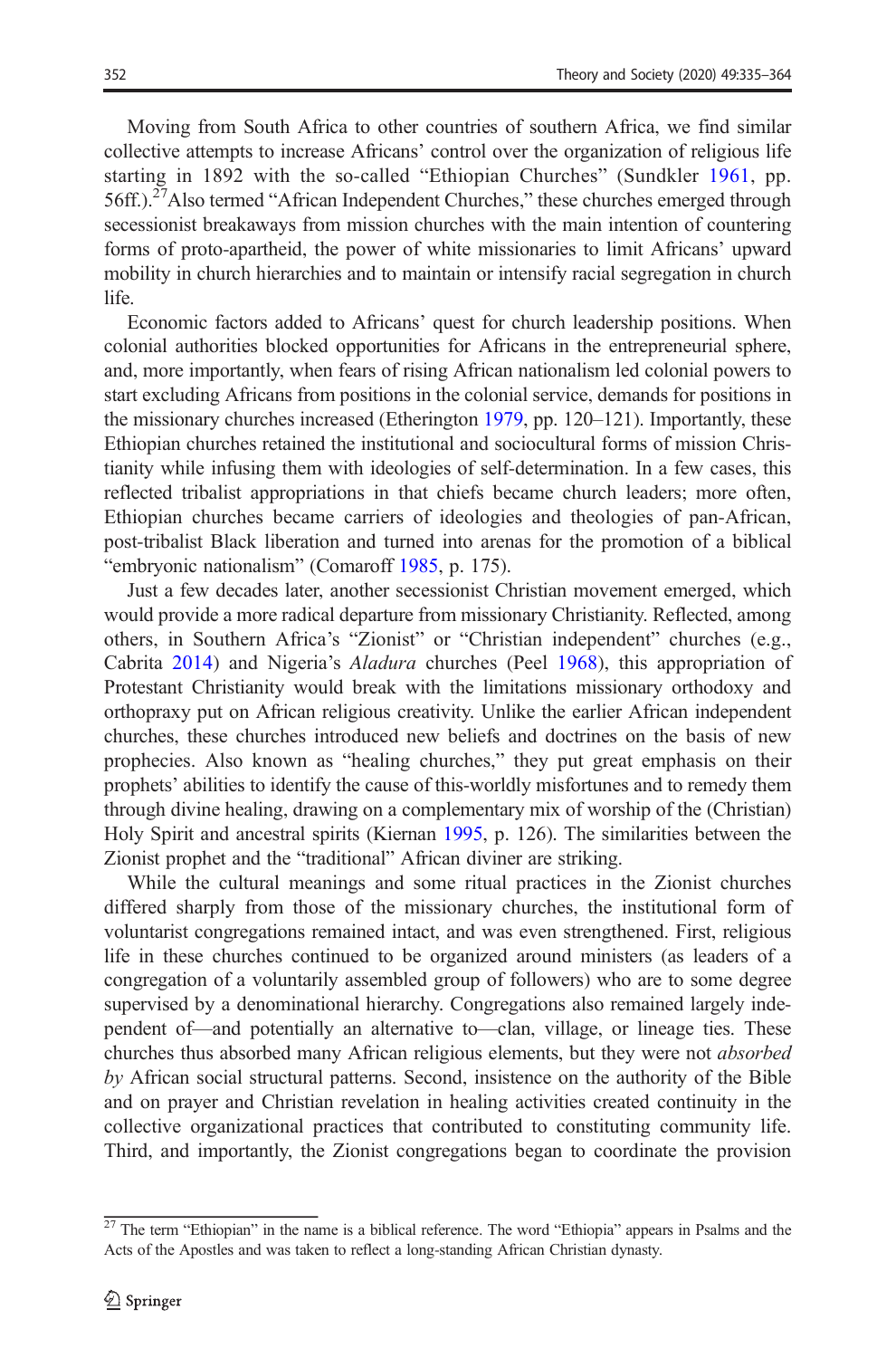of some social and economic support for their members (Beidelman [1982](#page-25-0), p. 166). As Kiernan [\(1995,](#page-27-0) p. 125) perceptively argues,

… the Zionist congregation caters for the individual in much the same way as the kinship group once did, although it is manifestly not a kinship unit. The kinship group relied on marriage and descent for its continuity. The Zionist congregation largely fails to retain the allegiance of its children, and finds recruits from among adults troubled by misfortune in the population at large.

In fact, over the following decades (re-)conversion and recruitment into new churches became the generalized mode of constituting congregations in many parts of Africa, while most traditionalist reproduction of the church community via birth or descentbased membership was undercut. Struggles for independent leadership and the multiplication of congregations and churches through schisms became the norm.

This competition for congregants signaled the dominance of the voluntarist congregational model. From the late 1970s onward, the tremendous spread of Pentecostal and Charismatic Christianity moved African Protestantism in an even more voluntarist direction. The Pentecostal stress on conversion as dramatic enactment of radical personal transformation by "making a complete break with the past" (B. Meyer [1997\)](#page-28-0) added a decidedly subjectivist and individualist notion to the voluntarist conception of congregations, in which the community is constituted by the voluntary choices of its members. In Pentecostalism, these "breaks" are construed as breaks not only with sinful individual life, but also with what Pentecostals view as sinful (collective) traditional practices and beliefs that expose people to the dangers of misfortune and witchcraft (Jones [2012\)](#page-27-0). Pentecostals thereby assign "African tradition" to the past. By "tradition" they mean social obligations based on kinship, ancestral cults, and relationships to traditional healers and diviners, which they often proscribe. Conversely, they dramatize people's individual abilities to make "their choice" for Jesus. It is a taken-for-granted part of that choice that converts and adherents sustain their religious communities through tithing and voluntary activism. Pentecostalism thus constitutes the ultimate "success" of the voluntarist congregational model in that it articulates an individualist conception of participation with mechanisms that assure its horizontal reproduction.

# Institutions and incentives in NGOs versus Protestant congregationalism

Congregational religion differs most sharply from NGOs in the basic incentives each creates. Without entering the fraught debate over the role of religious competition in stimulating religiosity (Finke and Stark [1992](#page-26-0); Warner [1993](#page-29-0); Chaves and Gorski [2001\)](#page-25-0), most Protestant clergy in Africa can support themselves financially only to the extent that they can build and retain a congregation. From the missionary period onward, seminary training and ordination have been a license to go out and found a congregation. In the contemporary period, Pentecostalism makes it possible for anyone who feels the power of the Holy Spirit to begin to gather a congregation. Thus it is not so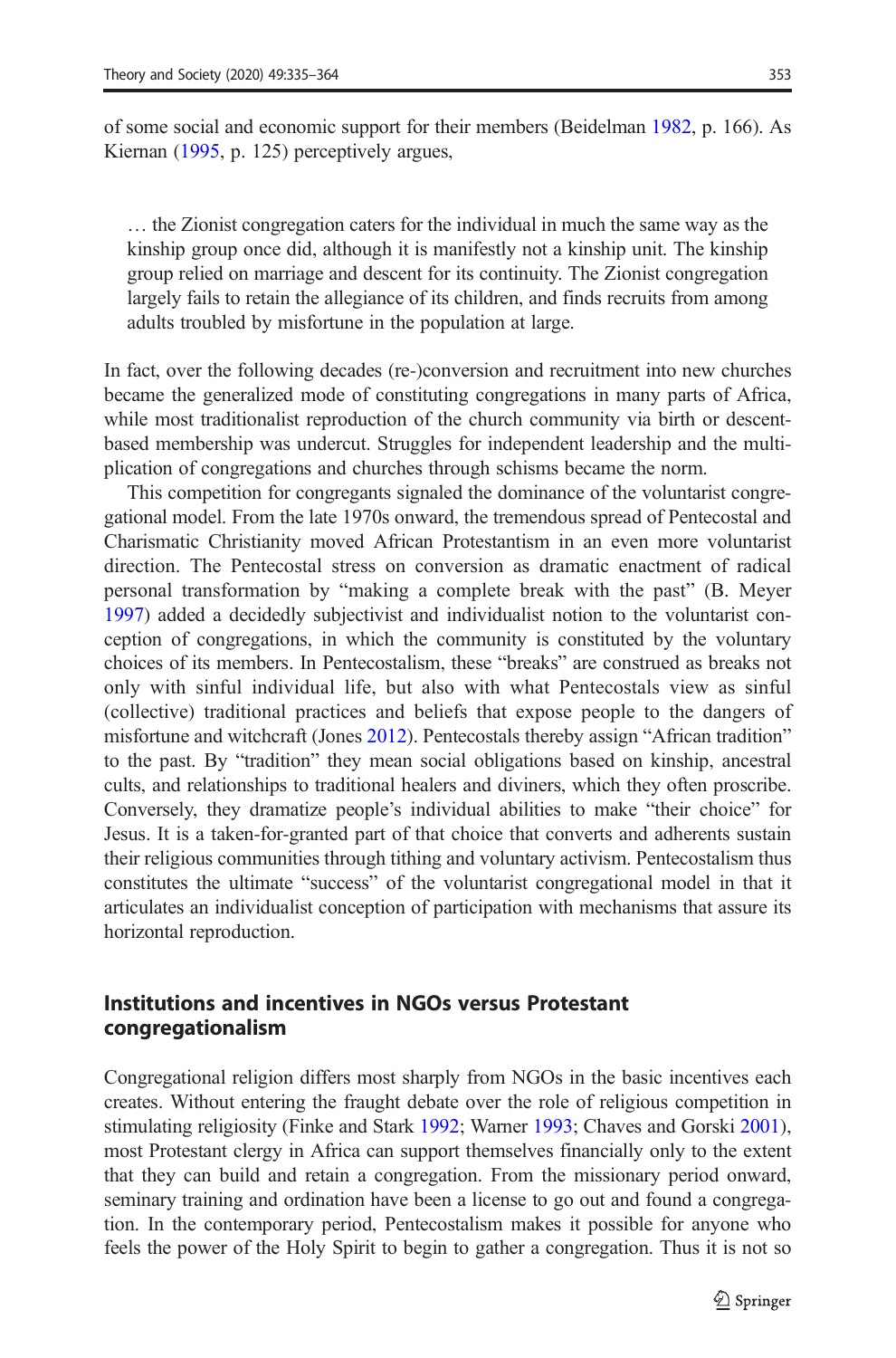much denominational competition as congregational competition and churches' reliance on their members' voluntary contributions that shape the congregational incentive system.<sup>28</sup>

In contrast, as many observers have pointed out, the incentives for NGOs are to satisfy their funders, usually large international donors (see, among many others, Bartley [2007](#page-25-0); Wallace et al. [2007;](#page-29-0) Cooley [2010;](#page-26-0) Morfit [2011;](#page-28-0) Jalali [2013\)](#page-27-0). NGO activists may complain about the need to submit reports and account for funds in order to keep their funders satisfied, but their livelihoods typically depend not on satisfying their constituents, but on satisfying their donors. The paid staff members are paid not by the beneficiaries they are supposed to assist, but by the donors who "subcontract" to the NGO the job of helping beneficiaries (Watkins et al. [2012;](#page-29-0) Krause [2014](#page-27-0)). The incentives that drive institutional dynamics in both types of organizations are thus inverted: while pastors largely draw their wealth from below (the congregations on which they depend), NGOs draw their wealth entirely from above (their external sponsors).

#### NGO training as an unsustainable practice

The success of missionary seeding of "daughter" schools and congregations stands in sharp contrast to NGOs' efforts to "train" people to go back to their villages and train others in HIV-prevention, climate change, early-childhood education, or other skills. Despite the fact that in some ways the NGO model draws from the missionary imaginary (Stamatov [2013](#page-28-0)), the NGO trainings do not become self-sustaining. One reason is that training is seen as mainly technical rather than transformative. It does not directly promote creating a new community that will commit its members to a new form of life, as was the case for missionary communities (Comaroff [1989](#page-26-0); Freeman [2012\)](#page-26-0).

NGOs' trainings also do not create incentives that make them self-propagating the way the missionary congregations do. This is a matter both of the incentives for those who would train others (the structural equivalents of Christian pastors or teachers) and of the incentives of potential "congregants": those whom the NGO might hope to train and thus transform. Those who initially receive training from an NGO, and who might aspire to go back and train their fellow villagers, face distinct challenges, which are highlighted by contrast with the incentives one trained as a pastor or religious teacher might face.

The most striking contrast between Protestant church planting and NGO training is the very different incentives for those who are trying to spread their message to others. The missionary training of pastors was in effect a license to earn a livelihood by gathering a congregation, whose members undertake the obligation to support their pastor. In contrast, normally trainings are expected to provide some small material benefit for their participants: allowances and per diems for top "trainers of trainers," smaller per diems and travel money for those further down, and at least refreshments for villagers who might take time off from their gardens to attend a training (Burchardt

 $\frac{28}{28}$  Englund ([2001](#page-26-0), [2003](#page-26-0)), like other researchers, makes clear that even when external support from foreign missionaries is available to African churches, that support is for "church planting" and depends on the pastor's ability to create a vibrant congregation.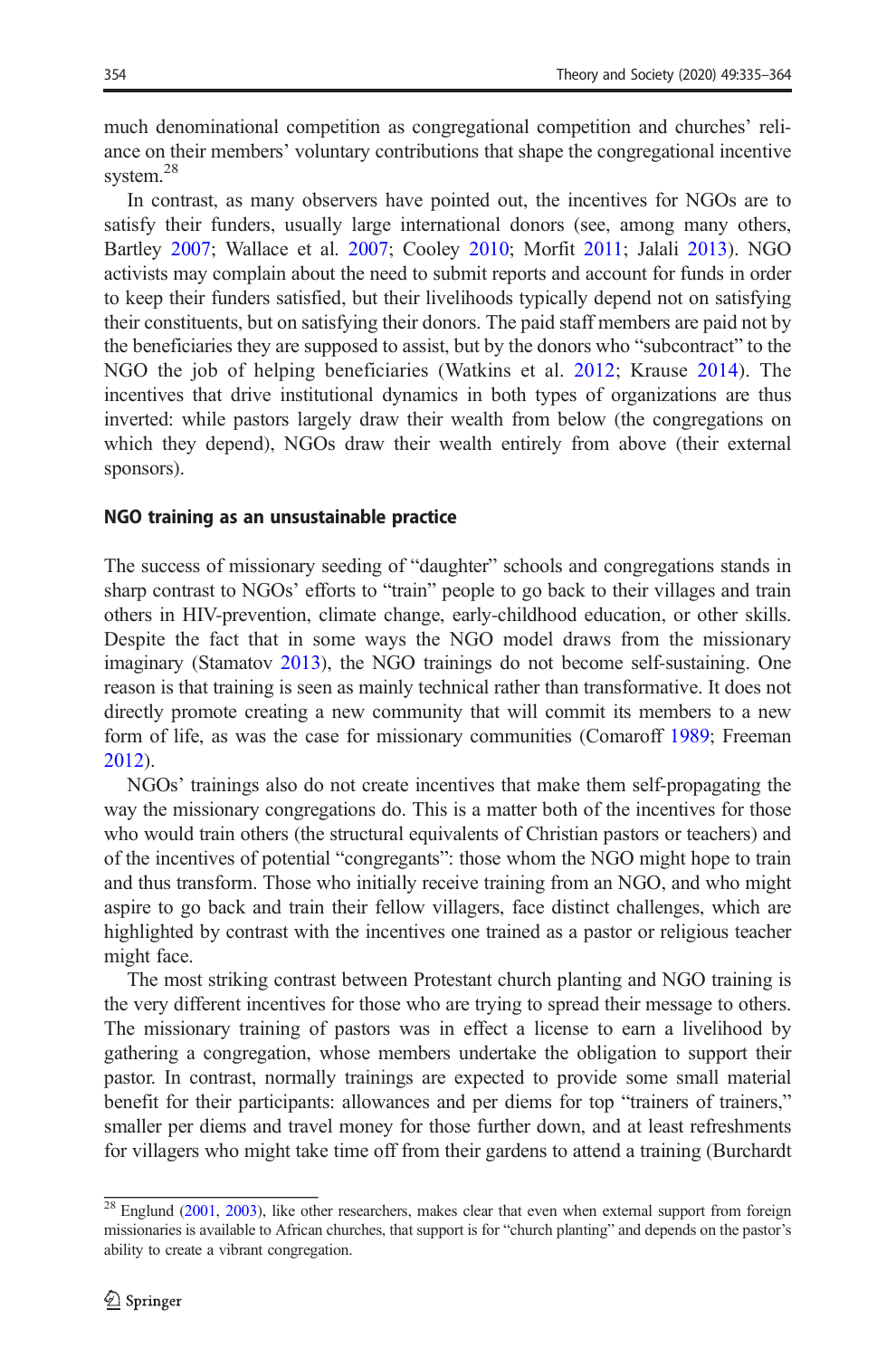[2013,](#page-25-0) p. 148; Swidler and Watkins [2017](#page-29-0), pp. 172–175). Thus there are costs, rather than rewards, to those providing the training. The one exception to this seems to be the relative success of AIDS youth clubs, which go around to villages performing AIDS dramas. It is not clear how much this happens after the youth club is no longer funded, but the pleasures of visiting and making contact with youth from other schools and villages (not unlike the ways congregations send their choirs and praise teams out to other churches) may provide enough intrinsic rewards to motivate this sort of activity.

Second, what training transmits, even if over several sessions, is understood to be a permanent transfer of information, or self-improvement techniques, that should in principle be self-sustaining (Swidler and Watkins [2009\)](#page-29-0). So once the training is over, there is no continuing activity that requires continuing participation, in the way that even after conversion, religious worship and the powerful rituals it provides are required to maintain the believer's connection to divine power. Precisely the view of training as "sustainable" because it does not require continuing inputs from donors means that once the training is completed, the participant is done, "trained." The Christian convert, in contrast, is at the beginning of what is understood to be a lifelong quest for salvation—or in the shorter term for moral self-improvement—for which continued participation in the religious ritual, and the support of the congregational community, is essential. Christian communities over two millennia have developed definitions of their religious quest that require continuing participation and devotion from their members (the requirement for weekly confession, for example, in the Catholic Church), for taking the sacraments, and even for less sacramental churches, the need to drive out evil spirits, combat backsliding, confess, or simply reawaken one's commitment to Jesus. This is accompanied by centuries-long development of powerful religious music and ritual symbols, along with a powerful transcendent promise. NGOs also offer an alluring promise—that of connection to the rhetoric and the symbols of modernity. But without a definition of a continuing need for a collective context to reinforce the modern identities NGOs promise, these organizations fail to sustain or replicate themselves.

Third, churches offer cosmopolitan connections, while NGOs' own ideals of creating democratic participation replicate rather than offer an alternative to the constraining localism of village life. Robin Horton and J. D. Y. Peel point out that one of the most powerful appeals of Christian conversion was that it linked believers to a wider cosmopolitan community, to a universal Christendom (Horton [1971](#page-27-0); Horton and Peel [1976\)](#page-27-0). But Christian congregations, especially Protestant ones, tend to be cosmopolitan in another, more practical sense as well. Precisely because it is freely chosen by the believer, a congregation in a village or town will typically draw people from several villages, or from different neighborhoods, clans, or communities. Thus the congregation gives its members access to sources of information, friendship, and support from outside their own communities. This interest in new people and places is extended further by the frequent practice of sending youth choirs, praise teams, pastors, and church committees to visit other churches, sometimes in neighboring communities, but frequently farther afield. In contrast, the dominant model of institution-building in the NGO world, emphasizing community participation, envisions new, more democratic, participatory structures being nurtured in the communities where people already live, farm, and work. Here the striking contrast is between the NGO-sponsored training and what is supposed to happen when those being trained return to their villages. The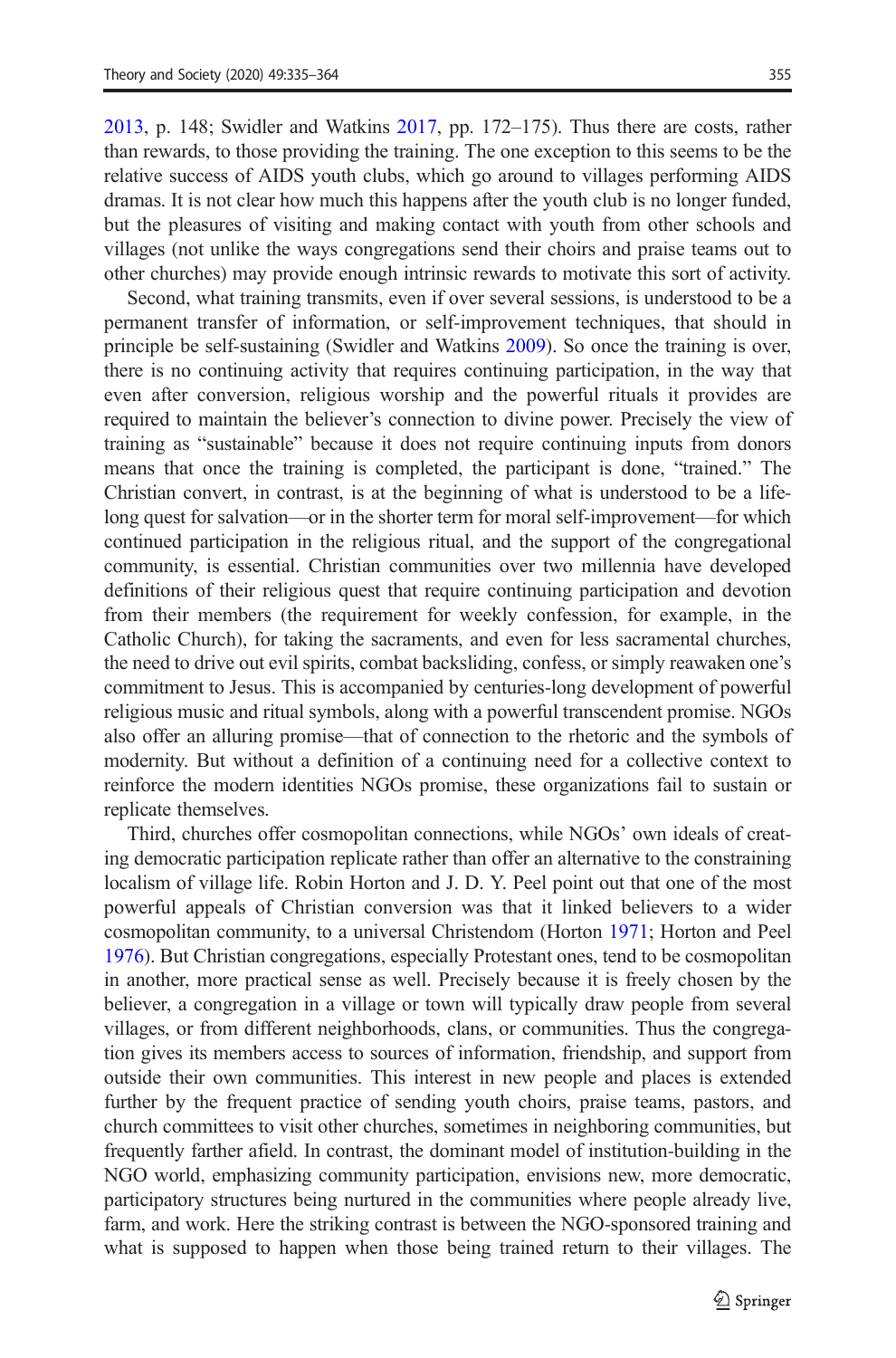training, perhaps at a motel or guest house, might bring together representatives from several villages to be trained together to combat AIDS, or raise awareness about climate change, or become sensitized about gender violence. Aside from the material incentives involved, those fortunate enough to be invited to such a training enjoy the opportunity to meet others, to develop new friendships, or simply to learn about things happening in other places. But when those who have been trained return to their villages hoping to train others, they have no such new, potentially broadening sociality to offer. Indeed, the vision of the NGO sponsors is that the newly enlightened villagers will return to their "community" to bring back a new message. The trained volunteers, however, long to escape the village, not to become further enmeshed with those with whom their lives are already deeply intertwined.

Fourth, there is the content of the message. The NGOs do of course offer something powerfully legitimating and desirable, at least to the stratum of aspiring but insecure, educated youth who form the core of their "volunteers" (Englund [2006;](#page-26-0) Swidler and Watkins [2009](#page-29-0)): access to the vocabulary and modes of thought associated with global modernity (J. Meyer et al. [1997](#page-28-0); Frank and Meyer [2007\)](#page-26-0). But in this respect, the NGOs are less distinctive, or have less of a monopoly on the transformative ideology they offer than churches do. For villagers who aspire to be more "developed" or "enlight-ened" (these are local terms, see Englund [2006](#page-26-0) on "enlightenment"; also "évolué" in French Africa) or educated youth who have yet to acquire a foothold in the formal economy, the formalized knowledge NGOs offer, and the modern identities they underwrite, can be enormously appealing. But these modern values and identities pervade the modern sector of African societies, especially the educational systems, but also the formal economy, the technocratic parts of government, the professions, the international organizations, and to some extent even the media. Thus NGOs do offer a kind of transitional experience for those aspiring to move up out of the village and its culture, or to sustain their identity as members of the educated middle class in the difficult period between leaving school and finding a toe-hold in the formal economy. For some, volunteering and repeatedly participating in NGO trainings provides a trickle of livelihood, while they seek formal employment, perhaps in the NGO sector. But precisely because it is the dominant culture of global modernity, this affirmation of a modern identity does not have the exclusive hold that the elaborated notion of Christian salvation, and its supports for continuous personal discipline and individual striving, alongside community effervescence, can provide.

# Conclusions

The contrasting fates of Protestant congregationalism and NGO developmentalism in Africa suggest wider lessons about the conditions for the transfer of institutional patterns from one social context to another. The literature on the "new institutionalism" frequently emphasizes "decoupling"—the adoption of formal institutional rules without any necessary effect on practices on the ground. Another view would take what happens on the ground more seriously, but note that the imported institutional forms are often subject to a sort of reverse colonization, in which imported institutions are reappropriated and adapted to local norms and practices, appearing as clientelism, corruption, or "elite capture" (Smith [2003](#page-28-0); Swidler [2009;](#page-28-0) Mansuri and Rao [2012\)](#page-27-0).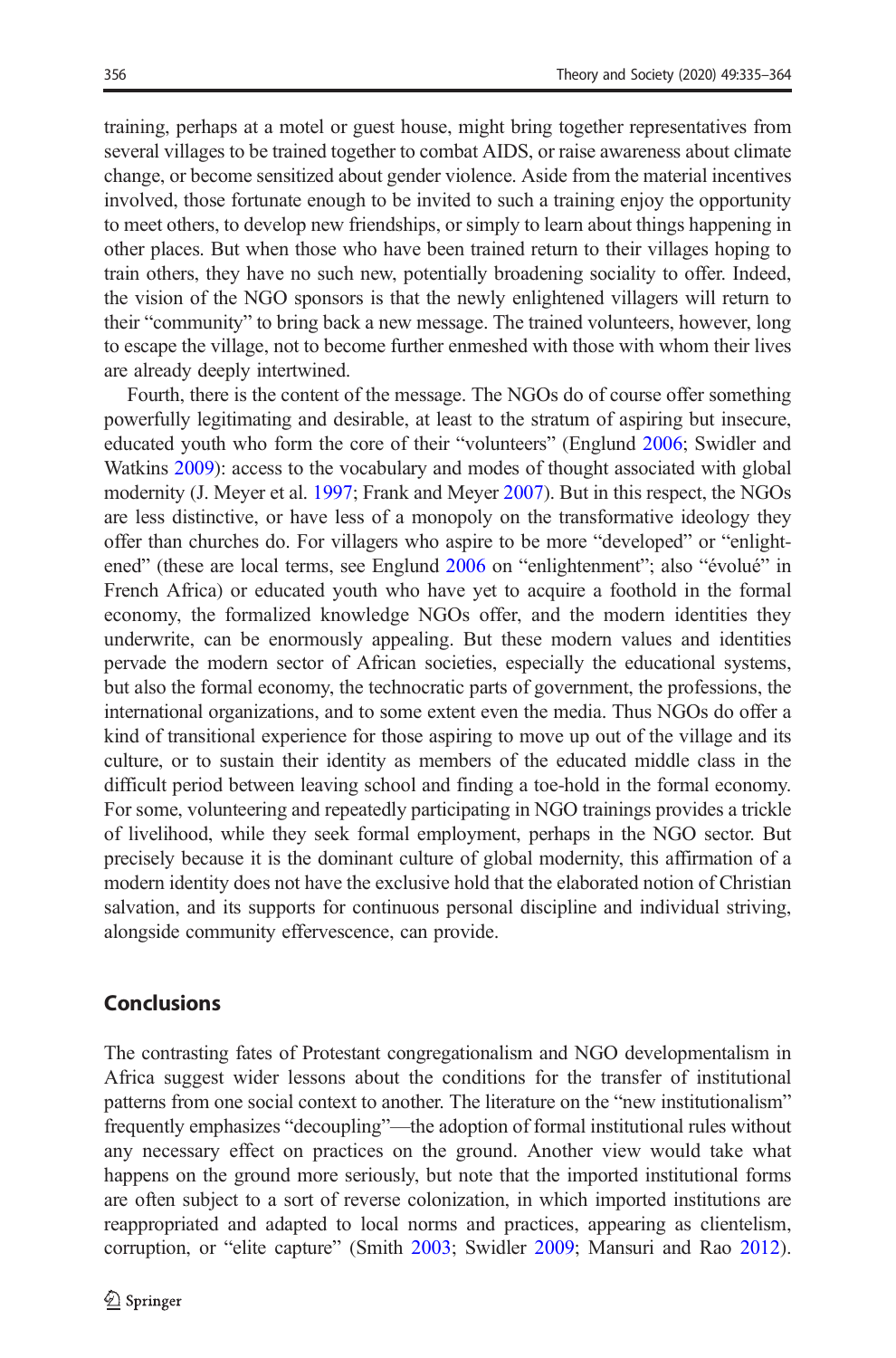These limitations suggest several larger points about what institutional transfer—and perhaps the creation of viable, new institutional forms more generally—may require:

Power The colonial encounter, like the imposition of new institutions in post-World-War-II Japan and Germany (Jacoby [2000\)](#page-27-0), involved the power of conquerors to impose new institutional rules and enforce them on subjugated populations. While missionaries often (not always) used gentler means, we have emphasized that those early converts who found themselves dependent on the mission station could be persuaded and coerced to adopt not one or two elements of Protestant Christianity, but an entire way of life. Sociologists have written about the "embeddedness" of the economy in the rest of social life (Granovetter [1985](#page-27-0)). One important school of institutional theorizing, best exemplified by Hall and Soskice's Varieties of Capitalism (Hall and Soskice [2001\)](#page-27-0), emphasizes the multiple interdependences of the varied institutions that constitute a modern economy. Both these lines of argument underline our basic point that it is very difficult to introduce a new institutional form (in this case participatory, democratic, empowered community governance), as NGOs try to do, without the power to change the many other institutional and cultural elements that constitute the existing social order. The missionaries had the advantage, at least in the early mission station, of being able to work out a more-or-less complete cultural-institutional model, even if that model still had to find a way to sustain itself.

Cultural adaptation As our extended description of the various phases of the Protestant missionary encounter makes clear, Christian conversion did not spread widely in the first decades of the missionary period. Christianity, and especially Protestant congregationalism, really spread only when two additional elements were added. First, a new incentive system began to take root, in which training as either a pastor or a school teacher began to offer an attractive career for Africans. Especially as educated Africans were forced out of the colonial civil service, they began to demand positions in missionary organizations, increasingly filling the ranks of preachers and teachers. This then created incentives to found more schools and churches. Perhaps the most crucial difference between NGOs and Protestant congregations is that for Protestant congregations, the basic incentive system reproduces the institutional form, while for NGOs, the basic incentives undermine it. Training in a missionary seminary or school was a license to go out and found one's own church or school, so that the ability to earn one's living depended on one's success in recruiting congregants or students. NGOs, as their sponsors have repeatedly found, create incentives to move up and away from the local community, moving from unpaid village volunteer to—if a volunteer is successful—paid staff member living in town or in the capital. Donor money turns NGO participants away from trying to appeal to their fellows and toward pleasing their funders. The institution the NGO thus reinforces is not participatory governance of the village community, but formal employment in the NGO bureaucracy. The NGO ideal of sustainability further weakens the likelihood of NGO organizational models becoming institutionalized. In NGO understandings, "sustainable" projects provide only short-term funding and rely on volunteer labor, so there is no danger of creating "depen-dence" (Scherz [2014](#page-28-0)).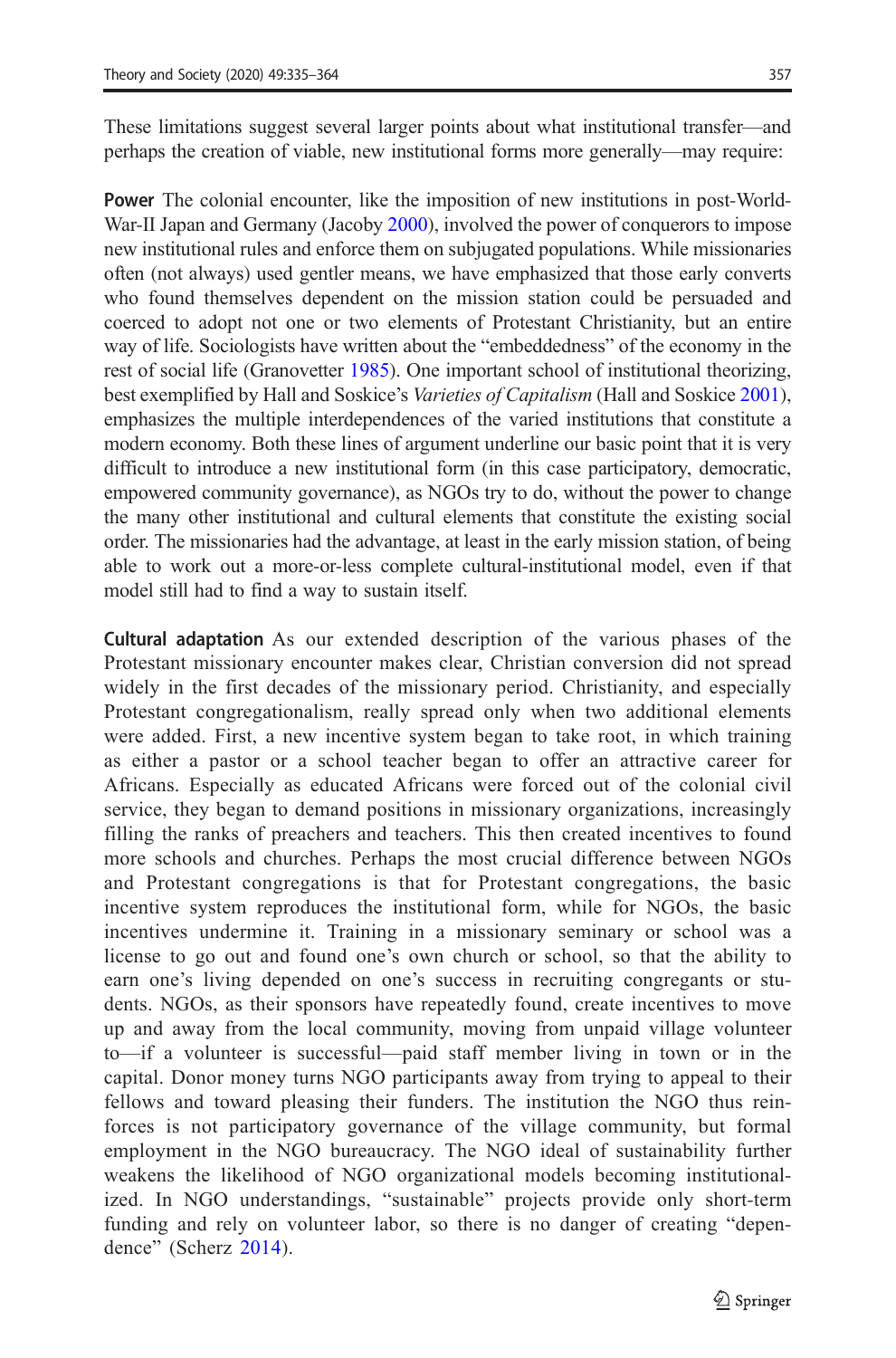Incentives Our findings also provide insight into the role of incentives in the creation and reproduction of institutional forms. One model of how institutions come about emphasizes their gradual evolution (Ostrom [1990;](#page-28-0) Thelen [2004](#page-29-0)). Over time, an institutional arrangement becomes more deeply embedded, more institutionalized, as more groups or individuals come to see the advantages of pursuing their interests through it. In the case of the complex systems of protecting the commons (sharing limited supplies of water for example), the origins of the institutional arrangements are lost in the mists of time, but they continue to "work," because they regulate access to a common pool resource and because those who manage the system have both rewards (continuing access to the resource) and sanctions available. In the case Thelen ([2004](#page-29-0)) describes, more and more groups "buy in" to the German system of vocational education as they find both that they need to protect their interests and that they can pursue their interests in its terms. The gradual consolidation of the congregational model of Protestant religious life in Africa provides an additional element of the process by which institutions become consolidated. This is the process of gradual embedding. The model of Protestant congregationalism already existed in the British and American contexts from which most missionaries came. But for congregational religion to take root in Africa, it had to be enacted as a coherent, lived practice. It then was embraced by larger numbers of people who—in a process parallel to that Thelen describes—came to see how its forms could serve their interests, both spiritual and material. But then the institution went through another critical phase in which it was "indigenized," reappropriated in ways that made it both organizationally and symbolically closer to African experience. The Zionist churches recreated forms of prophecy and healing that were recognizable culturally, but that also invoked spiritual power in ways that had traditionally animated collectivities beyond clan and village communities (Feierman [1999\)](#page-26-0). Finally, those new sources of power and inspiration made the potential value of an organizational resource outside village and lineage ties available to the vast majority of ordinary Africans.

The role of incentives becomes especially clear in institutional contexts in which both types of organizations—Protestant congregations and NGOs—overlap: the many Protestant faith-based organizations (FBOs) which have been founded over the last decades and which have become part of the world of development work (Burchardt [2014,](#page-25-0) [2015\)](#page-25-0). Initially, these FBOs often grew out of bottom-up processes of resource mobilization and were driven by distinctly religious and culturally resonant ideas about modernity and progress. To some degree, FBOs have worked to further "embed" the organizational practices of NGOs locally. However, the more Protestant congregations emulated NGOs' organizational templates and practices (usually in an effort to "grow") and thus operated as NGOs, the more they began to be driven by the same sort of incentive system. Becoming NGOs meant that Protestant congregations began to adopt principles of patronage, orienting themselves towards external resources and thus promoting incentives that undercut sustainability and horizontal replication.

Supply-side influences on religious vitality Our findings also speak to larger debates in the sociology of religion about "supply side" vs. "demand side" explanations of religious change. We recognize the new "demands" that congregational Protestantism met: both the need for powerful new symbols and rituals that could cope with the growing power of forces that operated beyond the practical and spiritual world of the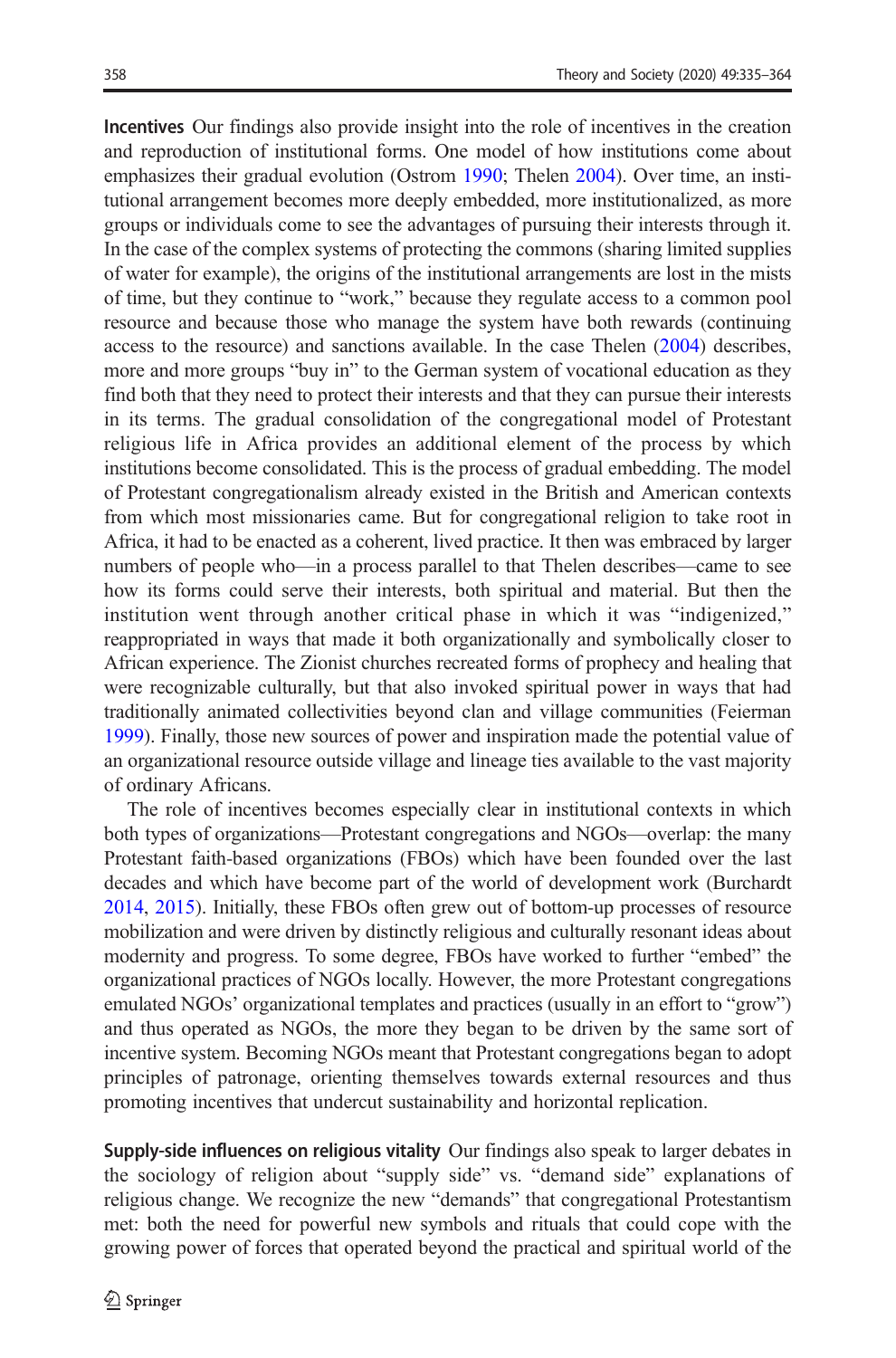village, and the practical need for new forms of solidarity and cooperation that could link people beyond the confines of kin, clan and village ties. But these new "needs" could not become effective without an institution to meet them. Our analysis weighs on side of "supply-side" factors not because rational-choice or "market" models of religious adherence are persuasive, but because incentives that create strong motives for replicating an institutional form, and that reward those who are successful, imbed the institution in such a way that its reward system and its moral claims are aligned (White and White [1965](#page-29-0); Mohr and White [2008](#page-28-0); Scott [2008\)](#page-28-0). In the Protestant congregation, those who claimed spiritual power to prophesy and to heal could provide two kinds of rewards to their followers. They could provide the immediate emotional rewards of fellowship and the collective effervescence that conquered both physical and emotional troubles. At the same time, the congregations they founded also provided the practical rewards of added contacts, information and help that flowed from the congregation, even as these leaders demonstrated their worth by the rewards they accumulated as gifts and assistance from their congregants. Spiritual power demonstrated and was demonstrated by the power to form a congregation around one's message and to bring blessings on its members.

Cultural translation Finally, Protestant congregationalism could really take-off only when Christianity was reappropriated in symbolic terms that made local sense. The process of cultural appropriation thus involves adaptation to locally meaningful images of collective life, especially, we would argue, the reanimation of images of the sacred images that describe and animate the power of collective life—so that they can attract local adherents. The African Independent churches of the third wave of Christianity's spread in Africa offered both healing and continuing prophecy, elements that had been central to indigenous African religious systems (Horton [1971](#page-27-0); Horton and Peel [1976\)](#page-27-0). Nonetheless, African Independent churches deviated from indigenous African systems in critical ways. They offered a form of institutional life—the independent congregation—that was tied neither to village nor lineage and kinship structures. African churches offered, and continue to offer, all manner of healing, from healing physical illness, to exorcism of various forms of spirit possession, to healing of moral and emotional distress (Comaroff [1985](#page-26-0); Fields [1985;](#page-26-0) Dilger [2007](#page-26-0); Pype [2011](#page-28-0); Werbner [2011](#page-29-0)). But the new institutional form in which prophecy and healing could be given potent new Christian meaning did thrive and continues to explode outside denominations and other boundaries with the rise of Pentecostal and ever new variants of African independent churches (for an overview, see B. Meyer [2004\)](#page-28-0). This is not primarily a matter of syncretism between Christian symbols and rituals and those of African indigenous religions. Indeed, as we have argued, the early missionaries often sought to extirpate all traces of African religious symbols, of ancestor worship, of witchcraft, from their churches. Even now, Protestant pastors frequently reject all forms of traditional healing, witchcraft, and ancestor worship, insisting on the power of Jesus to defeat all demons and witches. Nonetheless, to take root and thrive, imported institutions have to be able to animate collective life, and to do so, they must embody elements of the sacred (Swidler [2010\)](#page-28-0). This whiff of the sacred has animated the other major institutional form that has spread (also from missionary roots) around the world: that of education, with its powerful mystique (Frank and Meyer [2007](#page-26-0); Frye [2012;](#page-26-0) Woodberry [2012](#page-29-0)). In something like the way Clifford Geertz ([1968](#page-26-0)) described for the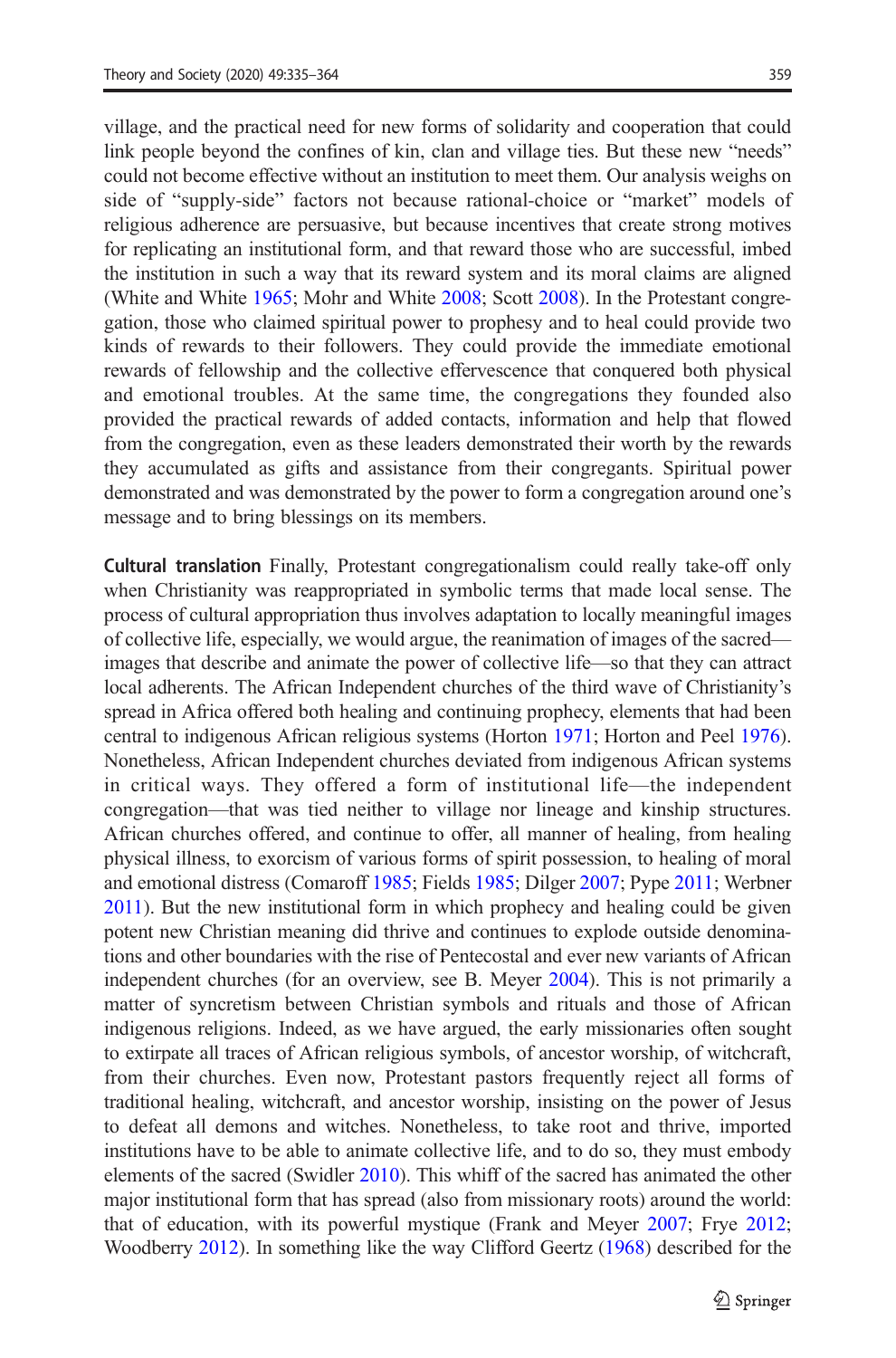<span id="page-25-0"></span>coming of Islam to Morocco and Indonesia, the full incorporation of a new institutional form into an existing society involves a deep, innovative reconstitution of meanings that animates the new institutional form with sacred power.

Acknowledgements We would like to thank Claude Fischer, Arlie Hochschild, Tabitha Kanogo, Matthias Koenig, John Meyer, Susan Watkins, Bob Woodberry, Daniel Wroe, and colleagues at Berkeley, the Canadian Institute for Advanced Research, Leipzig University, the Max Planck Institute for the Study of Religious and Ethnic Diversity Göttingen, University of California Irvine, University of Chicago, Harvard University, University of Notre Dame, University of Virginia, The World Bank, the Graduate Theological Union, and two anonymous reviewers for advice and feedback on earlier versions of the paper.

Funding Information Open Access funding provided by Projekt DEAL.

Open Access This article is licensed under a Creative Commons Attribution 4.0 International License, which permits use, sharing, adaptation, distribution and reproduction in any medium or format, as long as you give appropriate credit to the original author(s) and the source, provide a link to the Creative Commons licence, and indicate if changes were made. The images or other third party material in this article are included in the article's Creative Commons licence, unless indicated otherwise in a credit line to the material. If material is not included in the article's Creative Commons licence and your intended use is not permitted by statutory regulation or exceeds the permitted use, you will need to obtain permission directly from the copyright holder. To view a copy of this licence, visit [http://creativecommons.org/licenses/by/4.0/.](http://creativecommons.org/licenses/by/4.0/)

## References

- Bartley, T. (2007). How foundations shape social movements: The construction of an organizational field and the rise of Forest certification. Social Problems, 54(3), 229–255.
- Bayart, J. F. (1993). The state in Africa: The politics of the belly. New York: Longmans Publishing.
- Beidelman, T. O. (1982). Colonial evangelism: A socio-historical study of an east African Mission at the grassroots. Bloomington: Indiana University Press.
- Boli, J. (1979). The ideology of expanding state Authority in National Constitutions, 1870-1970. In J. W. Meyer & M. T. Hannan (Eds.), National development and the world system (pp. 222–249). Chicago: University of Chicago Press.
- Bornstein, E. (2005). The Spirit of development: Protestant NGOs, morality, and economics in Zimbabwe. Stanford: Stanford University Press.
- Burchardt, M. (2013). Faith-based humanitarianism: Organizational change and everyday meanings in South Africa. Sociology of Religion, 74(1), 30–55.
- Burchardt, M. (2014). AIDS activism in the age of ARV treatment in South Africa: Christianity, resource mobilisation and the meanings of engagement. Journal of Southern African Studies, 40(1), 59–74.
- Burchardt, M. (2015). Faith in the time of AIDS: Religion, biopolitics and modernity in South Africa. Basingstoke: Palgrave Macmillan.
- Bushman, R. L. (1967). From puritan to Yankee. Cambridge: Harvard University Press.
- Cabrita, J. (2014). Text and Authority in the South African Nazaretha Church. New York: Cambridge University Press.
- Campbell, D. E., & Putnam, R. D. (2010). American grace: How religion divides and unites us. New York: Simon and Schuster.
- Casey, K., Rachel, G., & Edward, M. (2012). Reshaping institutions: Evidence on aid impacts using a Preanalysis plan. The Quarterly Journal of Economics, 127(4), 1755-1812.

Chabal, P. (2009). Africa: The politics of suffering and smiling. London: Zed Books.

- Chabal, P., & Daloz, J. P. (1999). Africa works: Disorder as political instrument. Bloomington: Indiana University Press.
- Chaves, M., & Gorski, P. S. (2001). Religious pluralism and religious participation. Annual Review of Sociology, 27, 261–281.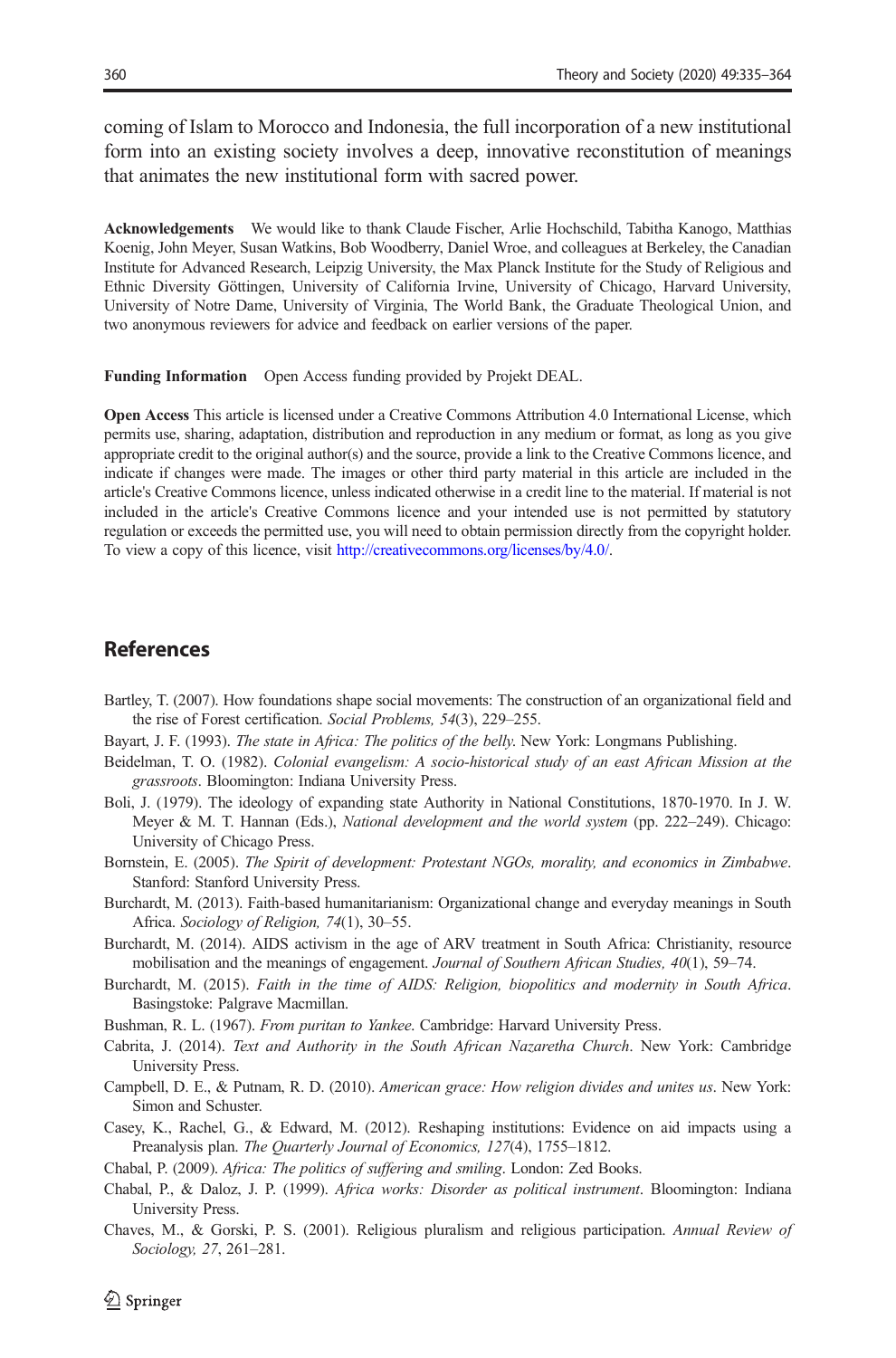- <span id="page-26-0"></span>Chen, C. (2008). Getting saved in America: Taiwanese immigration and religious experience. Princeton: Princeton University Press.
- Comaroff, J. (1985). Body of power, Spirit of resistance. Chicago: University of Chicago Press.
- Comaroff, J. L. (1989). Images of empire, contests of conscience: Models of colonial domination in South Africa. American Ethnologist, 16(4), 661–685.
- Comaroff, J. & Comaroff, J. L. (1997). Of revelation and revolution. The Dialectics of Modernity on a South African Frontier. Vol. II. Chicago: Chicago University Press.
- Cooley, A. (2010). Outsourcing authority: How project contracts transform global governance networks. In D. D. Avant, M. Finnemore, & S. K. Sell (Eds.), Who governs the globe? (pp. 238–265). New York: Cambridge University Press.
- Dangaremba, T. (1988). Nervous conditions. London: Women's Press.
- Dilger, H. (2007). Healing the wounds of modernity: Salvation, community and care in a Neo-Pentecostal Church in Dar Es Salaam, Tanzania. Journal of Religion in Africa 37(1), 59–83.
- Dilger, H., Burchardt, M., & van Dijk, R. (2010). Introduction—The redemptive moment: HIV treatments and the production of new religious spaces. African Journal of AIDS Research, 9(4), 373–383.
- Dobbin, F., Simmons, A. B., & Garrett, G. (2007). The global diffusion of public policies: Social construction, coercion, competition, or learning? Annual Review of Sociology, 33, 449–472.
- Eisenstadt, S. N. (1978). Revolution and the transformation of societies: A comparative study of civilizations. New York: Free Press.
- Englund, H. (2001). The quest for missionaries: Transnationalism and township Pentecostalism in Malawi. In A. Corten & R. Marshall-Fratani (Eds.), Between babel and Pentecost: Transnational Pentecostalism in Africa and Latin America (pp. 235–255). Bloomington: Indiana University Press.
- Englund, H. (2003). Christian dependency and global membership: Pentecostal extraversions in Malawi. Journal of Religion in Africa, 33(1), 83–111.
- Englund, H. (2006). Prisoners of freedom: Human rights and the African poor. Cambridge: Cambridge University Press.
- Etherington, N. (1979). The historical sociology of independent churches in South East Africa. Journal of Religion in Africa, 10(Fasc. 2), 108–126.
- Etherington, N. (2001). The great treks: The transformation of southern Africa, 1815–1854. Longman Publishing Group.
- Evans, P. B., & Rauch, J. E. (1999). Bureaucracy and growth: A cross-National Analysis of the effects of 'Weberian' state structures on economic growth. American Sociological Review, 64(5), 748–765.
- Fearon, J. D., Humphreys, M., & Weinstein, J. M. (2009). Can development aid contribute to social cohesion after civil war? Evidence from a field experiment in post-conflict Liberia. The American Economic Review, 99(2), 287–291.
- Feierman, S. (1999). Colonizers, scholars, and the creation of invisible histories. In V. E. Bonnell & L. Hunt (Eds.), Beyond the cultural turn (pp. 182–216). Berkeley: University of California Press.
- Fields, K. E. (1985). Revival and rebellion in colonial Central Africa. Princeton: Princeton University Press.
- Finke, R., & Stark, R. (1992). The churching of America, 1776–1990: Winners and losers in our religious economy. New Brunswick: Rutgers University Press.
- Fischer, C. S. (2010). Made in America: A social history of American culture and character. Chicago: University of Chicago Press.
- Fisman, R., & Miguel, E. (2008). Economic gangsters: Corruption, violence, and the poverty of nations. Princeton: Princeton University Press.
- Fligstein, N., & McAdam, D. (2012). A theory of Fields. New York: Oxford University Press.
- Frank, D. J., & Meyer, J. W. (2007). University expansion and the knowledge society. Theory and Society, 36(4), 287–311.
- Freeman, D. (2012). The Pentecostal ethic and the Spirit of development. In D. Freeman (Ed.), *Pentecostalism* and development: Churches, NGOs and social change in Africa (pp. 1–38). New York: Palgrave Macmillan.
- Frye, M. (2012). Bright futures in Malawi's new Dawn: Educational aspirations as assertions of identity. American Journal of Sociology, 117(6), 1565–1624.
- Frye, M. (2013). Sexual behavior and scholastic success: Moral codes and behavioral outcomes in Malawi. Doctoral dissertation. University of California, Berkeley, 2013.
- Gaitskell, D. (2000). Hot meetings and hard kraals: African Biblewomen in Transvaal Methodism. Journal of Religion in Africa, 30(3), 277–309.
- Geertz, C. (1968). Islam observed: Religious development in Morocco and Indonesia. New Haven: Yale University Press.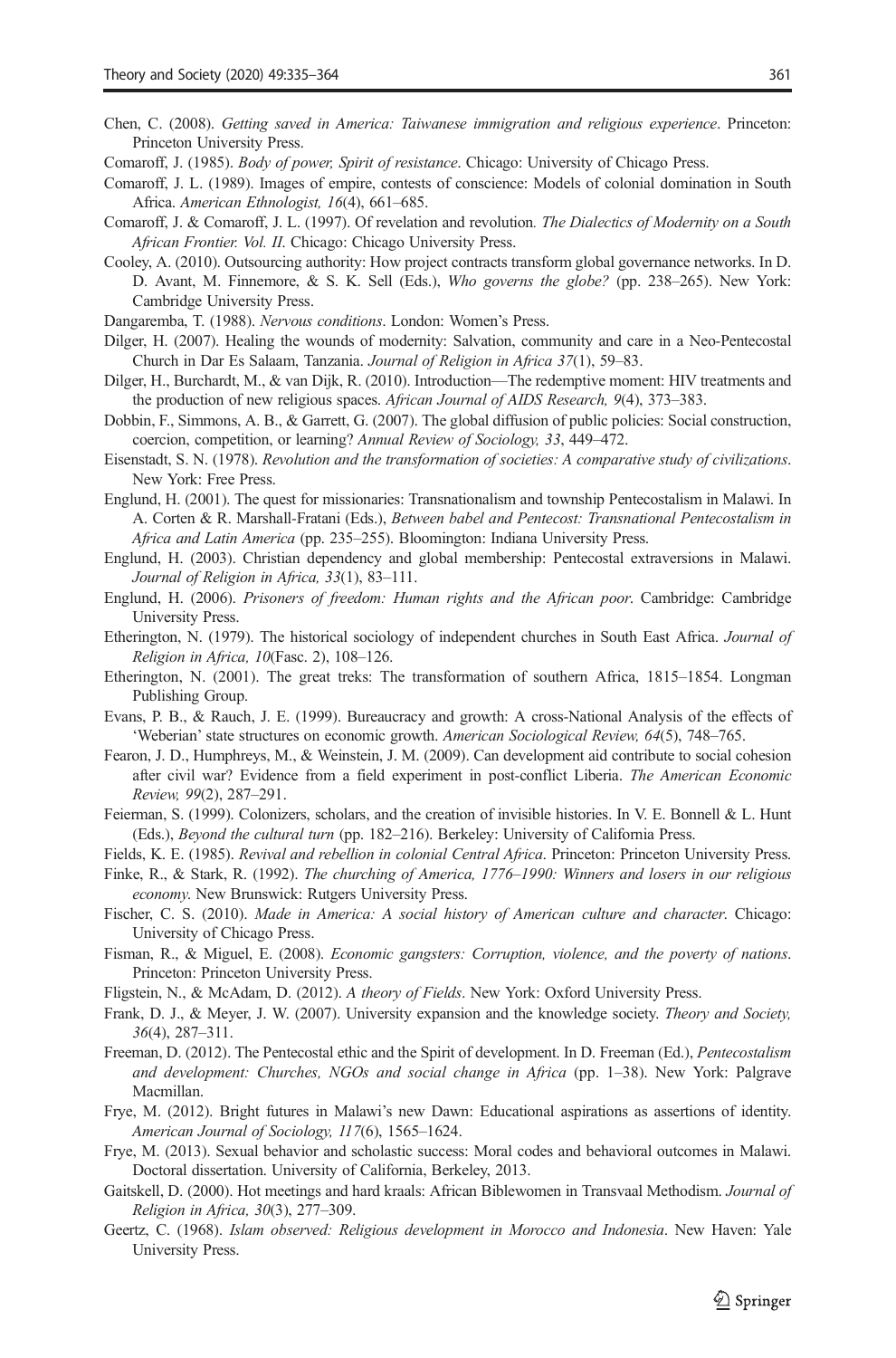<span id="page-27-0"></span>Ghodsee, K. (2006). Nongovernmental ogres? How feminist NGOs undermine women in postsocialist Eastern Europe. International Journal of Not-for-Profit Law 8(3), 44–59.

Gifford, P. (1994). Some recent developments in African Christianity. African Affairs, 93, 513–534.

- Gorski, P. S. (2003). The disciplinary revolution: Calvinism and the rise of the state in early modern Europe. Chicago: University of Chicago Press.
- Granovetter, M. (1985). Economic action and social structure: The problem of Embeddedness. American Journal of Sociology, 91(3), 481–510.
- Hall, P. A., & Soskice, D. (Eds.). (2001). Varieties of capitalism: The institutional foundations of comparative advantage. New York: Oxford University Press.
- Hall, P., & Taylor, R. C. R. (1996). Political science and the three new institutionalisms. Political Studies, 44, 936–957.
- Hammack, D., & Heydemann, S. (Eds.). (2009). Globalization, philanthropy, and civil society. Projecting institutional logics abroad. Bloomington & Indianapolis: Indiana University Press.
- Holzer, E. (2013). What happens to law in a refugee camp? Law and Society Review, 47(4), 837–872.
- Horton, R. (1971). African conversion. Africa, 41(2), 85–108.
- Horton, R., & Peel, J. D. Y. (1976). Conversion and confusion: A rejoinder on Christianity in eastern Nigeria. Canadian Journal of African Studies/Revue Canadienne des Études Africaines, 10(3), 481–498.
- Jacoby, W. (2000). Imitation and politics: Redesigning modern Germany. Ithaca and London: Cornell University Press.
- Jalali, R. (2013). Financing empowerment? How foreign aid to southern NGOs and social movements undermines grass-roots mobilization. Sociology Compass, 7(1), 55–73.
- Jepperson, R. L., & Meyer, J. W. (2011). Multiple levels of analysis and the limitations of methodological individualisms. Sociological Theory, 29(1), 54–73.
- Jones, B. (2012). Pentecostalism, development NGOs and meaning in eastern Uganda. In D. Freeman (Ed.), Pentecostalism and development: Churches, NGOs and social change in Afric (pp. 181–202). Basingstoke: Palgrave Macmillan.
- Kiernan, J. P. (1995). The African independent churches. In M. Prozesky & J. W. de Gruchy (Eds.), Living Faiths in South Africa (pp. 116–128). Cape Town: David Philip.
- Krause, M. (2014). The good project: Humanitarian relief NGOs and the fragmentation of reason. Chicago: University of Chicago Press.
- Laitin, D. D. (1986). Hegemony and Culture: Politics and Change among the Yoruba: University of Chicago Press.
- Landau, P. (1995). "The realm of the word." Language, gender and Christianity in a southern African kingdom. London and Cape Town: Heinemann and David Philip Publishers.
- Landau, P. (1999). 'Religion' and Christian conversion in African history: A new model. *Journal of Religious* History, 23(1), 8–30.
- Luke, N., & Watkins, S. C. (2002). Reactions of developing-country elites to international population policy. Population and Development Review 28(4), 707–733.
- Mahoney, J., & Thelen, K. (Eds.). (2010). Explaining institutional change: Ambiguity, agency, and power. Cambridge: Cambridge University Press.
- Manglos, N. D. (2010). Born again in Balaka: Pentecostal versus Catholic narratives of religious transformation in rural Malawi. Sociology of Religion, 71(4), 409–431.
- Manglos, N. (2011). Brokerage in the sacred sphere: Religious leaders as community problem solvers in rural Malawi1. Sociological Forum, 26(2), 3343–3355.
- Manji, F., & O'Coill, C. (2002). The missionary position: NGOs and development in Africa. International Affairs, 78(3), 567–583.
- Mansuri, G., & Rao, V. (2012). Localizing development: Does participation work? New York: World Bank **Publications**
- Mansuri, G., & Rao, V. (2013). Can participation be induced? Some evidence from developing countries 1. Critical Review of International Social and Political Philosophy, 16(2), 284–304.
- Marshall, R. (2009). Political Spiritualities. Chicago: The University of Chicago Press.
- McDonnell, E. M. (2020). Patchwork leviathan: Pockets of bureaucratic effectiveness in developing states. Princeton: Princeton University Press.
- McGinnis, M. D. (2007). From self-reliant churches to self-governing communities: Comparing the indigenization of Christianity and democracy in sub-Saharan Africa. Cambridge Review of International Affairs,  $20(3)$ , 401–416.
- Merry, S. E. (2006). Human Rights and Gender Violence: Translating International Law into Local Justice: University of Chicago Press.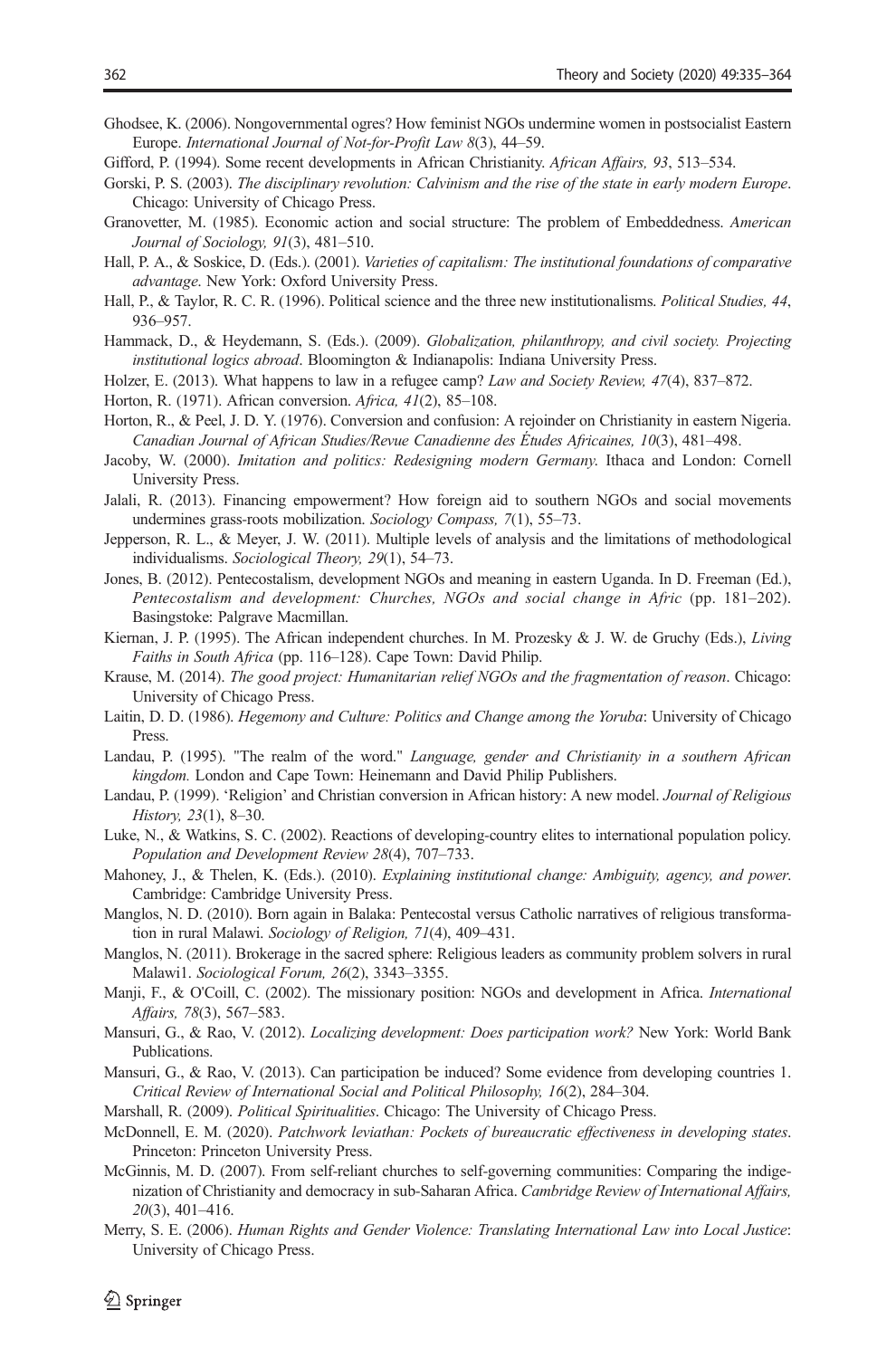- <span id="page-28-0"></span>Meyer, J. W. (1987). The world polity and the Authority of the Nation State. In G. M. Thomas, J. W. Meyer, F. O. Ramirez, & J. Boli (Eds.), Institutional structure: Constituting state, society, and the individual (pp. 41–70). Beverly Hills: Sage.
- Meyer, B. (1997). Christian mind and worldly matters religion and materiality in nineteenth-century Gold Coast. Journal of Material Culture, 2(3), 311–337.
- Meyer, B. (1999). Translating the devil: Religion and modernity among the ewe in Ghana. Edinburgh: Edinburgh University Press.
- Meyer, B. (2004). Christianity in Africa: From African independent to Pentecostal-charismatic churches. Annual Review of Anthropology, 33, 447–474.
- Meyer, J. W., & Rowan, B. (1977). Institutionalized organizations: Formal structure as myth and ceremony. American Journal of Sociology, 83(2), 340–363.
- Meyer, J. W., Boli, J., Thomas, G. M., & Ramirez, F. O. (1997). World society and the nation state. American Journal of Sociology, 103(1), 144–181.
- Mohr, J. W., & White, H. C. (2008). How to model an institution. *Theory and Society*, 37(5), 485–512.
- Morfit, S. (2011). AIDS is money: How donor preferences reconfigure local realities. World Development, 39(1), 64–76.
- Nelson, S., & Gorski, P. S. (2014). Conditions of religious belonging: Confessionalization, De-Parochialization, and the euro-American divergence. International Sociology, 29(1), 3–21.
- Ostrom, E. (1990). Governing the commons: The evolution of institutions for collective action. Cambridge: Cambridge University Press.
- Palmer, D. A., Jennings, P. D., & Zhou, X. (1993). Late adoption of the multidivisional form by large U.S. corporations: Institutional, political, and economic accounts. Administrative Science Quarterly, 38(1), 1001–1031.
- Peel, J. D. Y. (1968). Aladura: A religious movement among the Yoruba. London: Oxford University Press.
- Pew Research Center. (2012). Where Christians live: Large global shifts in sast century. [https://www.](https://www.pewresearch.org/fact-tank/2012/01/05/wherechristians-live-large-global-shifts-in-last-century/) [pewresearch.org/fact-tank/2012/01/05/wherechristians-live-large-global-shifts-in-last-century/.](https://www.pewresearch.org/fact-tank/2012/01/05/wherechristians-live-large-global-shifts-in-last-century/)
- Pfeiffer, J. (2004). Civil society, NGOs, and the holy Spirit in Mozambique. Human Organization, 63(3), 359– 372.
- Pigg, S. L. (2005). Globalizing the facts of life. In S. L. Pigg & V. Adams (Eds.), Sex in Development. Science, Sexuality, and Morality in Global Perspective (pp. 39–65). Durham & London: Duke University Press.
- Pype, K. (2011). Confession cum deliverance: In/Dividuality of the subject among Kinshasa's born-again Christians. Journal of Religion in Africa, 41(3), 280–310.
- Sanneh, L. (2001). A resurgent Church in a Troubled Continent: Review essay of Bengt Sundkler's *History of* the Church in Africa. International Bulletin of Missionary Research, 25(3), 113–118.
- Scherz, C. (2014). Having people, having heart: Charity, sustainable development, and problems of dependence in Central Uganda. Chicago: University of Chicago Press.
- Schmidt, E. (1992). Peasants, traders, and wives: Shona women in the history of Zimbabwe, 1870–1939. Portsmouth, NH: Heineman.
- Scott, W. R. (2008). Institutions and organizations: Ideas and interests. Thousand Oaks: Sage Publications.
- Smith, D. J. (2003). Patronage, per diems and 'the workshop mentality': The practice of family planning programs in southeastern Nigeria. World Development, 31(4), 703–715.
- Stamatov, P. (2013). The origins of global humanitarianism: Religion, empires, and advocacy. New York: Cambridge University Press.
- Stanczak, G. C., Miller, D. E., & Dyrness, G. R. (2006). Spiritually engaged development: Faith and community transforming Tanzania. Los Angeles: Center for Religion and Civic Culture, University of Southern California.
- Strang, D. (1990). From dependency to sovereignty: An event history analysis of decolonization 1870-1987. American Sociological Review, 55(6), 846–860.
- Strayer, R. W. (1978). The making of Mission communities in East Africa: Anglicans and Africans in colonial Kenya, 1875–1935. Albany: SUNY Press.
- Stuart, R. (1979). Anglican missionaries and a Chewa 'Dini': Conversion and rejection in Central Malawi. Journal of Religion in Africa, 10(1), 46–69.

Sundkler, B. (1961). Bantu prophets in South Africa. Cambridge: James Clarke & Co..

- Swidler, A. (2009). Dialectics of patronage: Logics of accountability at the African AIDS-NGO Interface. In S. Heydemann & D. C. Hammack (Eds.), Globalization, philanthropy, and civil society: Projecting institutional logics abroad (pp. 192–200). Bloomington: Indiana University Press.
- Swidler, A. (2010). The return of the sacred: What African chiefs teach us about secularization. Sociology of Religion, 71(2), 157–171.